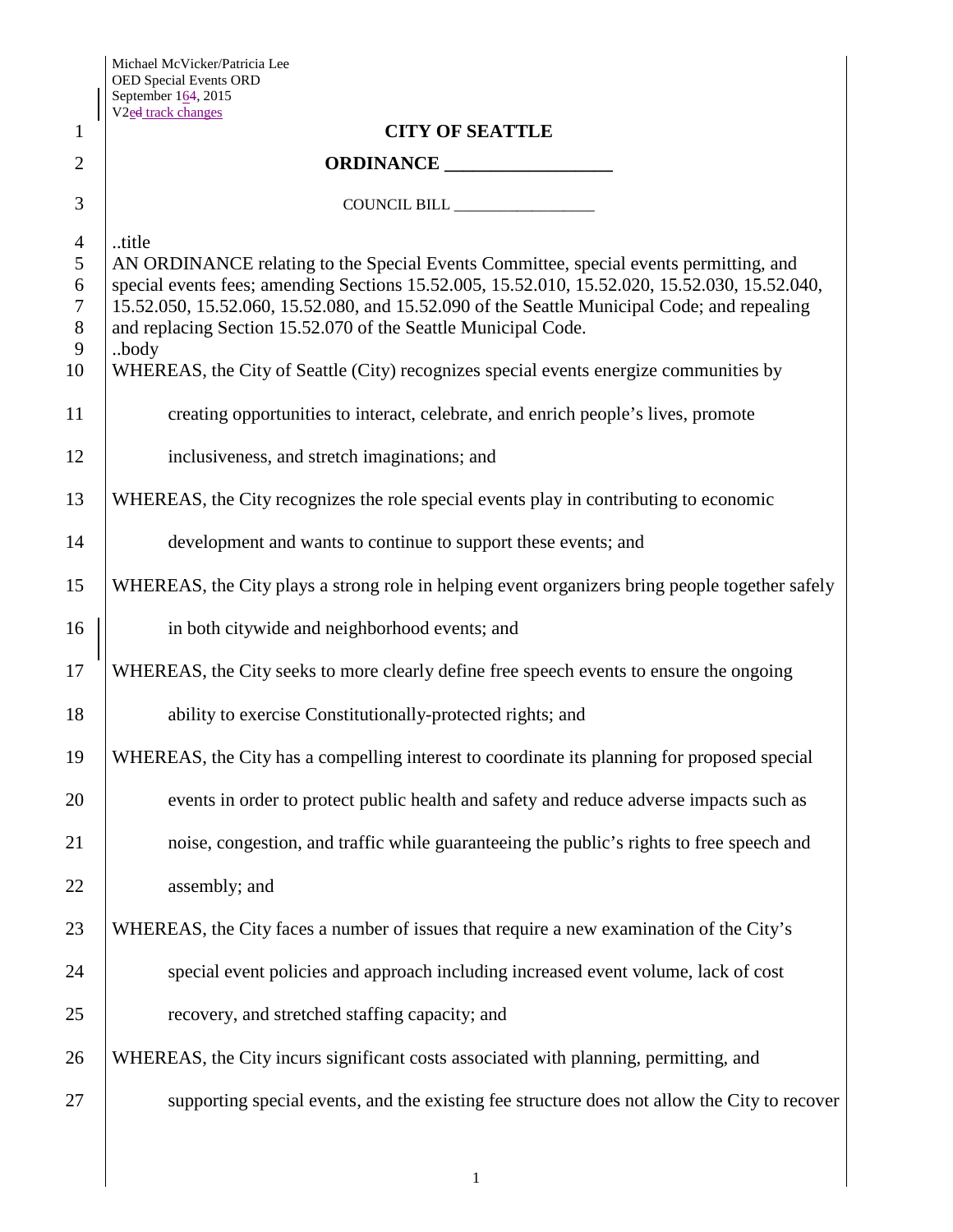$2 \mid$  and WHEREAS, the primary purpose of parks is to provide the public the opportunity to enjoy natural beauty and recreational opportunities, and the primary purpose of streets and sidewalks is to provide a public right-of-way for a wide variety of transportation, transit, and pedestrian uses; and WHEREAS, in addition to their primary purpose, a principle use of parks, streets and sidewalks, 8 and other public places is to provide venues for a wide variety of public events and for 9 the public to exercise their rights of free speech and assembly unless such uses are strictly incompatible with their function; and

1 a reasonable amount of its costs to ensure on-going viability to support special events;

11 WHEREAS, the City has no interest in basing special event permitting decisions, including 12 decisions regarding reasonable permit conditions, on the content or viewpoint of any 13 message of any proposed event, but does have the responsibility to develop reasonable 14 and effective time, place, and manner conditions based upon such public safety factors 15 such as the presence of dangerous activities, articles, or structures; the handling of food 16 or other substances that pose a risk to public health; anticipated crowd size; anticipated 17 crowd, pedestrian, and traffic control issues; anticipated noise, congestion, and parking 18 problems; impact on neighborhoods; historical problems associated with events; and the 19 event's or event organizer's compliance with previous permit conditions designed to deal 20 with those issues and problems; and

21

22 WHEREAS, while the City supports the use of special events to promote economic 23 development, and commercial speech is afforded constitutional protection and may be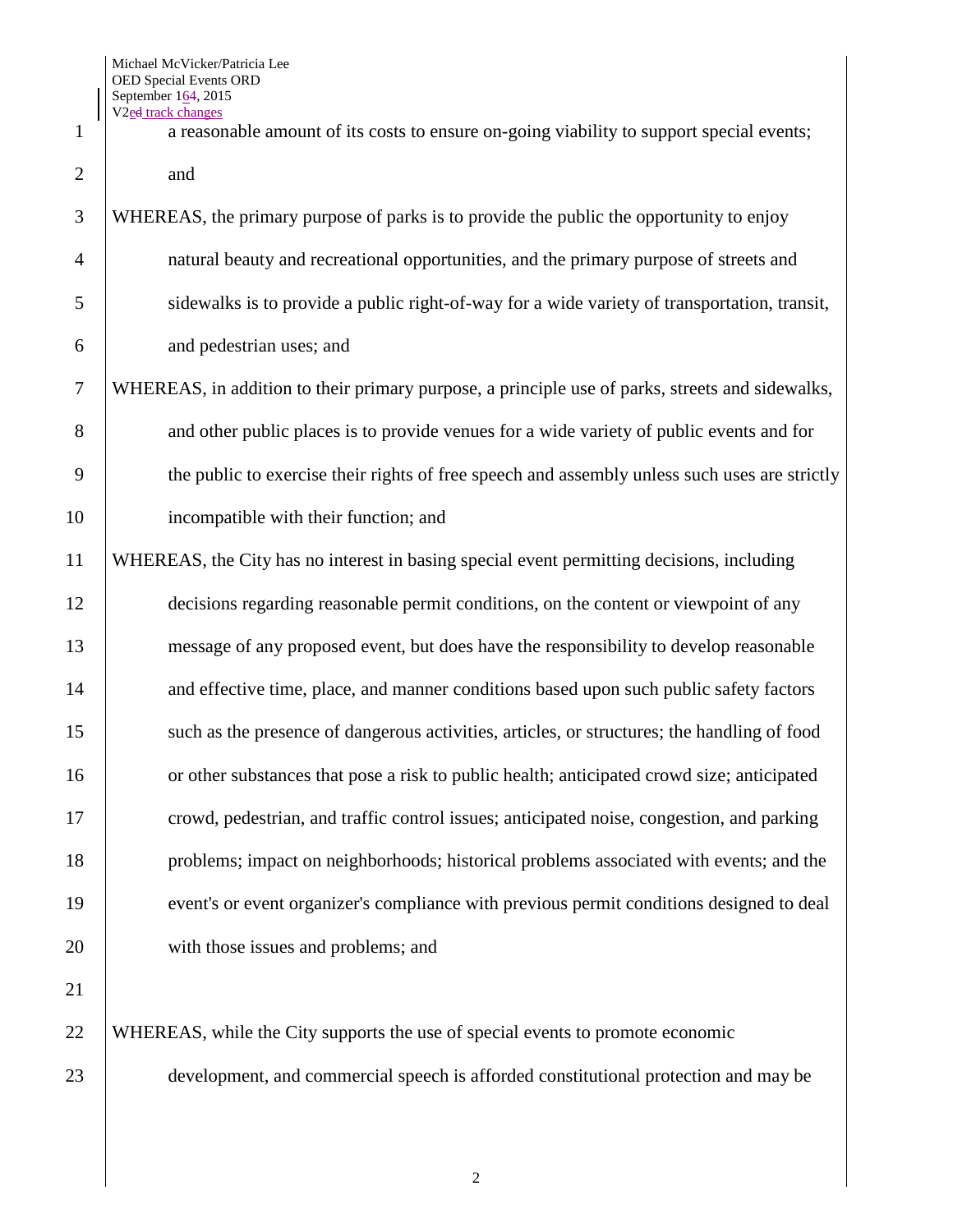| 1              | $Step$ chember 10-7, 2015<br>V <sub>2ed</sub> track changes<br>used in special events on public property, the City finds that it has a compelling interest |
|----------------|------------------------------------------------------------------------------------------------------------------------------------------------------------|
| $\overline{2}$ | in preventing taxpayer subsidy of commercial events that promote private gain; and                                                                         |
| 3              | WHEREAS, the City wants to provide event organizers with an efficient permitting process and                                                               |
| 4              | when permits are denied, prompt administrative review of permit denials;                                                                                   |
| 5              | NOW, THEREFORE,                                                                                                                                            |
|                |                                                                                                                                                            |
| 6              | BE IT ORDAINED BY THE CITY OF SEATTLE AS FOLLOWS:                                                                                                          |
| 7              | Section 1. Section 15.52.005 of the Seattle Municipal Code, enacted by Ordinance                                                                           |
| 8              | 120631, is amended as follows:                                                                                                                             |
| 9              | 15.52.005 Definitions $((.)$                                                                                                                               |
| 10             | The following terms, when used in this ((chapter)) Chapter 15.52, shall have the following                                                                 |
| 11             | meanings:                                                                                                                                                  |
| 12             | "Bridge" means any bridge in the city limits of Seattle.                                                                                                   |
| 13             | "Commercial activity" means any activity engaged in with the object of monetary profit,                                                                    |
| 14             | gain, benefit, or advantage, including bartering.                                                                                                          |
| 15             | "Downtown core" means the area bounded by Denny Way to the north, Yesler Way to                                                                            |
| 16             | the south, the Elliott Bay waterfront to the west, and Interstate 5 to the east, and the area bounded                                                      |
| 17             | by Roy Street to the north, Denny Way to the south, 1st Avenue North to the west, and Aurora                                                               |
| 18             | Avenue North to the east.                                                                                                                                  |
| 19             | "Expressive activity" means conduct, the sole or principal object of which is the                                                                          |
| 20             | expression, dissemination, or communication by verbal, visual, literary, or auditory means of                                                              |
| 21             | opinion, views, or ideas that are likely to be understood as such in the surrounding                                                                       |
| 22             | circumstances. Expressive activity includes the assembly of persons for such purposes.                                                                     |
|                |                                                                                                                                                            |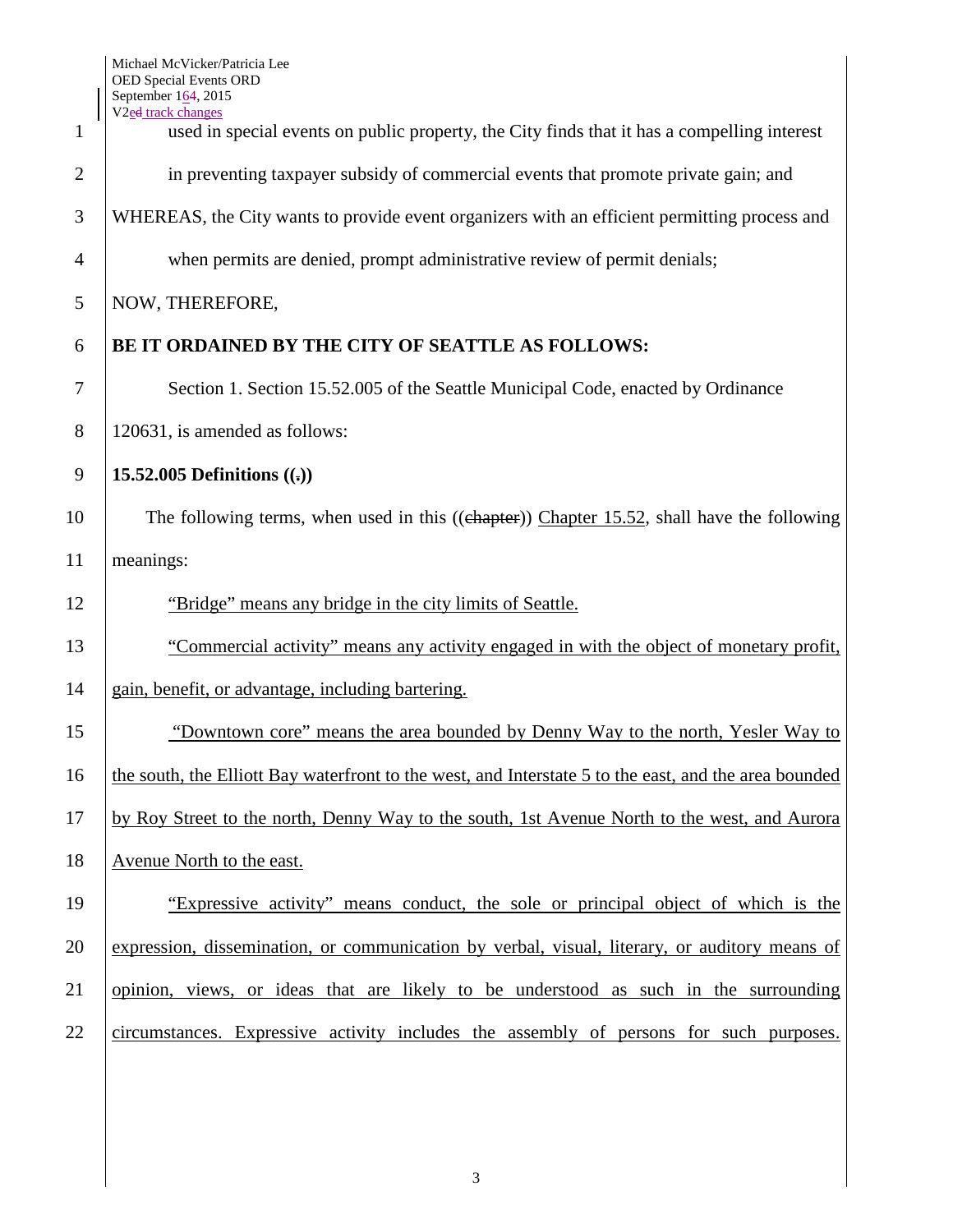| 1              | V <sub>2e</sub> d track changes<br>Expressive activity includes the sale of merchandise that is inextricably intertwined with a |
|----------------|---------------------------------------------------------------------------------------------------------------------------------|
| $\overline{2}$ | statement carrying a religious, political, philosophical, or ideological message.                                               |
| 3              | "Indigent natural person" means any person who is eligible for county relief and support                                        |
| $\overline{4}$ | under the provisions of the Washington State Department of Social and Health Services.                                          |
| 5              | "Park" and "public place" mean those terms as defined in Chapters 18.12 and 15.02,                                              |
| 6              | respectively.                                                                                                                   |
| 7              | "SDOT" means the Seattle Department of Transportation.                                                                          |
| 8              | "Seattle Center area" means Seattle Center grounds, facilities on Seattle Center grounds,                                       |
| 9              | areas managed by Seattle Center, and those public places for which street use and permitting                                    |
| 10             | authority has been delegated to the Director of Seattle Center by the Director of Transportation                                |
| 11             | pursuant to subsection 15.04.015.E.                                                                                             |
| 12             | $((A))$ "Special event" means:                                                                                                  |
| 13             | 1. An event planned to be held $((\text{in a park or other public place}))$ in a park, other                                    |
| 14             | City-owned property, or public place that meets all ((three)) four of the following criteria:                                   |
| 15             | a. The event is $((\text{Is}))$ reasonably expected to cause or result in more than                                             |
| 16             | $((\text{fifty-}))50(())$ people gathering in a park $((\text{or other public place}))$ , other City-owned property,            |
| 17             | public place, or waterway; and                                                                                                  |
| 18             | b. The event is $((\text{Is}))$ reasonably expected to have a substantial impact on                                             |
| 19             | such park ((or other public place)), other City-owned property, public place, or waterway; and                                  |
| 20             | c. The event is $((\text{Is}))$ reasonably expected to require the provision of                                                 |
| 21             | substantial public services; $((\Theta$ <b>r</b> ) and                                                                          |
| 22             | d. The event will require the temporary closure or exclusive use of a                                                           |
| 23             | public place or waterway; or                                                                                                    |
|                |                                                                                                                                 |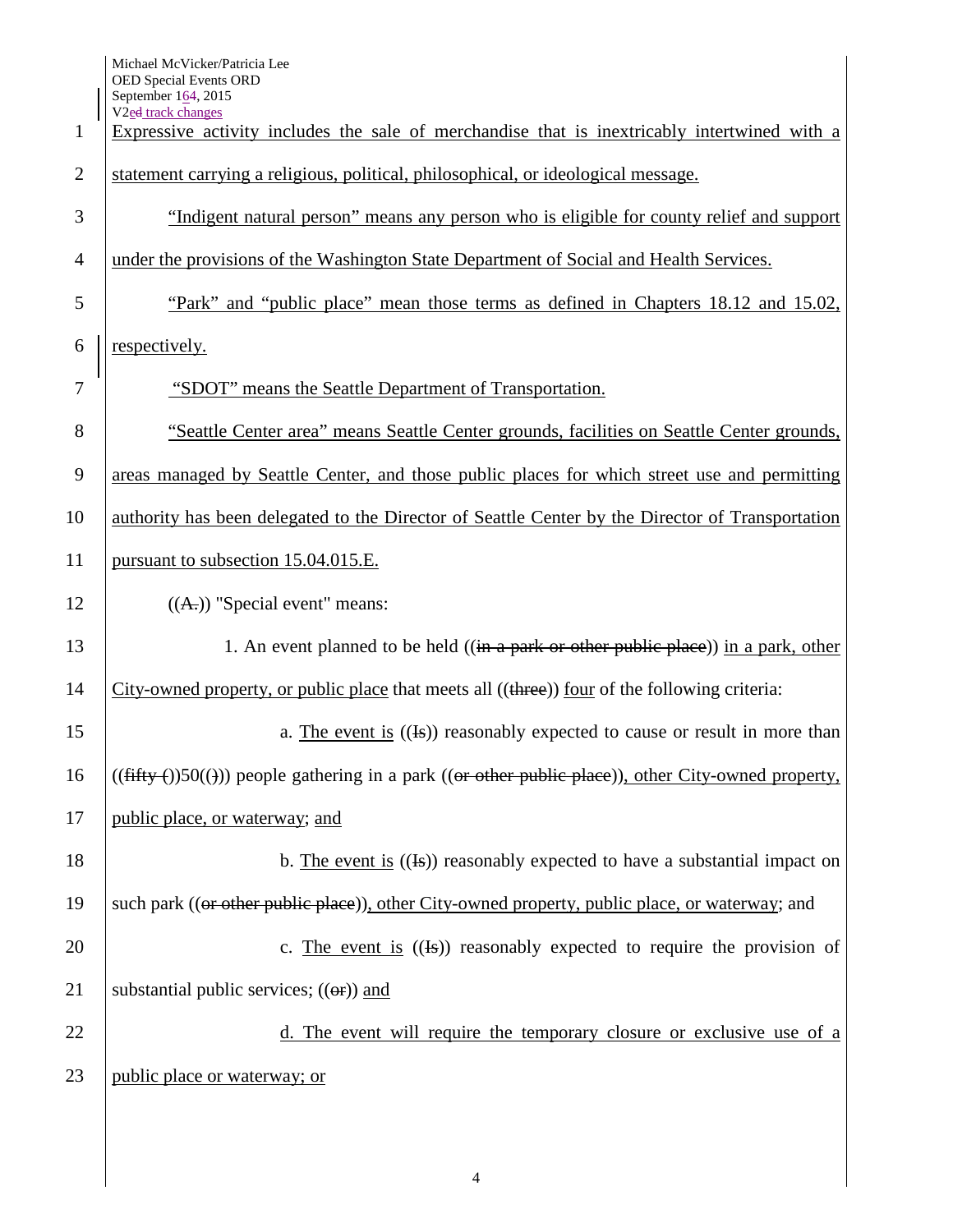1 2. An event planned to be held on private property that meets all three of the 2 following criteria:  $\overline{3}$  a. The event is  $((\overline{1}S))$  reasonably expected to  $((\overline{e}a \overline{a}) \overline{a} \overline{b})$  have 4 | more than  $((\text{five-hundred}())500)())$  people  $((\text{gathering in a park or other public place}))$  in 5 attendance at any one time; and 6 b. The event is  $((\text{Is}))$  reasonably expected to have a substantial impact on 7 ((such)) a park, other City-owned property, or (( $\theta$ ther)) public place; and 8  $\vert$  c. The event is  $(\vert \mathbf{F}\vert)$  reasonably expected to require the provision of 9 Substantial public services; or 10 3. Any other planned event in a park, other City-owned property, or public place 11 if the event organizer requests the City to provide any public services or the Special Events 12 Committee determines public services will be needed to safely produce the event in addition to 13 those that would normally be provided by the City in the absence of the event  $((.)$ ; or 14 14 4. An event held in a park, other City-owned property, or public place, excluding 15 the Seattle Center area, that will have alcohol sales available to the general public and/or event 16 participants. 17 ((B. "Park" and "public place" mean as those terms are defined in SMC Chapters 18.12 18  $\left| \right.$  and 15.02, respectively.) 19 "Street segment" means a unit of measurement that is the distance along a street between 20 v two intersections; "intersection" as defined in Section 11.14.265. 21 ((G,)) "Substantial impact" ((on a park or other public place")) means an event would 22 preclude in whole or in significant part the public's normal and customary use of  $((\text{such}) )$  a park, 23 other City-owned property, or public place.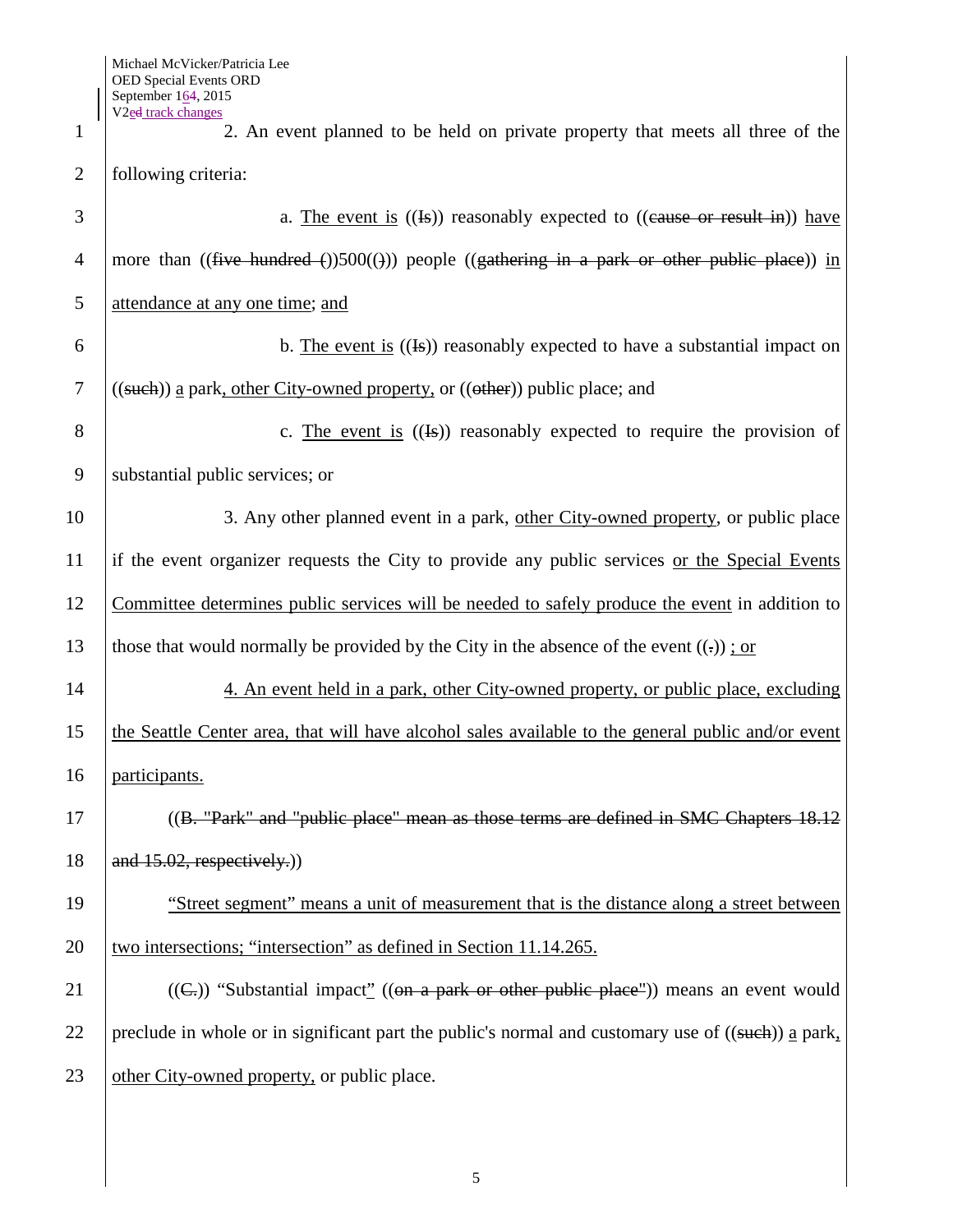| 1              | V <sub>2ed</sub> track changes<br>((D-)) "Substantial public services" means a material increase in the amount, scope, or |
|----------------|---------------------------------------------------------------------------------------------------------------------------|
| $\overline{2}$ | level of necessary fire, police, traffic control, crowd control, or other public services above those                     |
| 3              | that would normally be required without the event. With respect to police resources, "substantial"                        |
| $\overline{4}$ | public services" means resources for crowd management or traffic control required for the event                           |
| 5              | over and above the normal deployment of police in that geographic area of the City at the time of                         |
| 6              | day during which the event will occur.                                                                                    |
| 7              | "Waterway" means that term as defined Chapter 16.04.                                                                      |
| 8              | Special Event Type. The event type definitions below contain the characteristics upon                                     |
| 9              | which the Special Events Committee will make the event type determination.                                                |
| 10             | 1. "Athletic event" means an event with one or more of the following                                                      |
| 11             | characteristics:                                                                                                          |
| 12             | a. The event is a gathering of people, many of whom participate in an                                                     |
| 13             | athletic activity, sport, or in physical exertion including running, walking, bicycling, swimming,                        |
| 14             | and other race, recreational, or competitive contest;                                                                     |
| 15             | <b>b.</b> Participation in the event typically requires individual or team                                                |
| 16             | registration and/or a type of payment or entry fee (such as a registration fee);                                          |
| 17             | c. Participation is generally not free or open to all members of the public;                                              |
| 18             | d. The event is primarily to raise or solicit funds whether for profit, for                                               |
| 19             | non-profit fundraising, or otherwise; or                                                                                  |
| 20             | e. The event is organized by a for-profit or non-profit entity.                                                           |
| 21             | 2. "Citywide event" means:                                                                                                |
|                |                                                                                                                           |
|                |                                                                                                                           |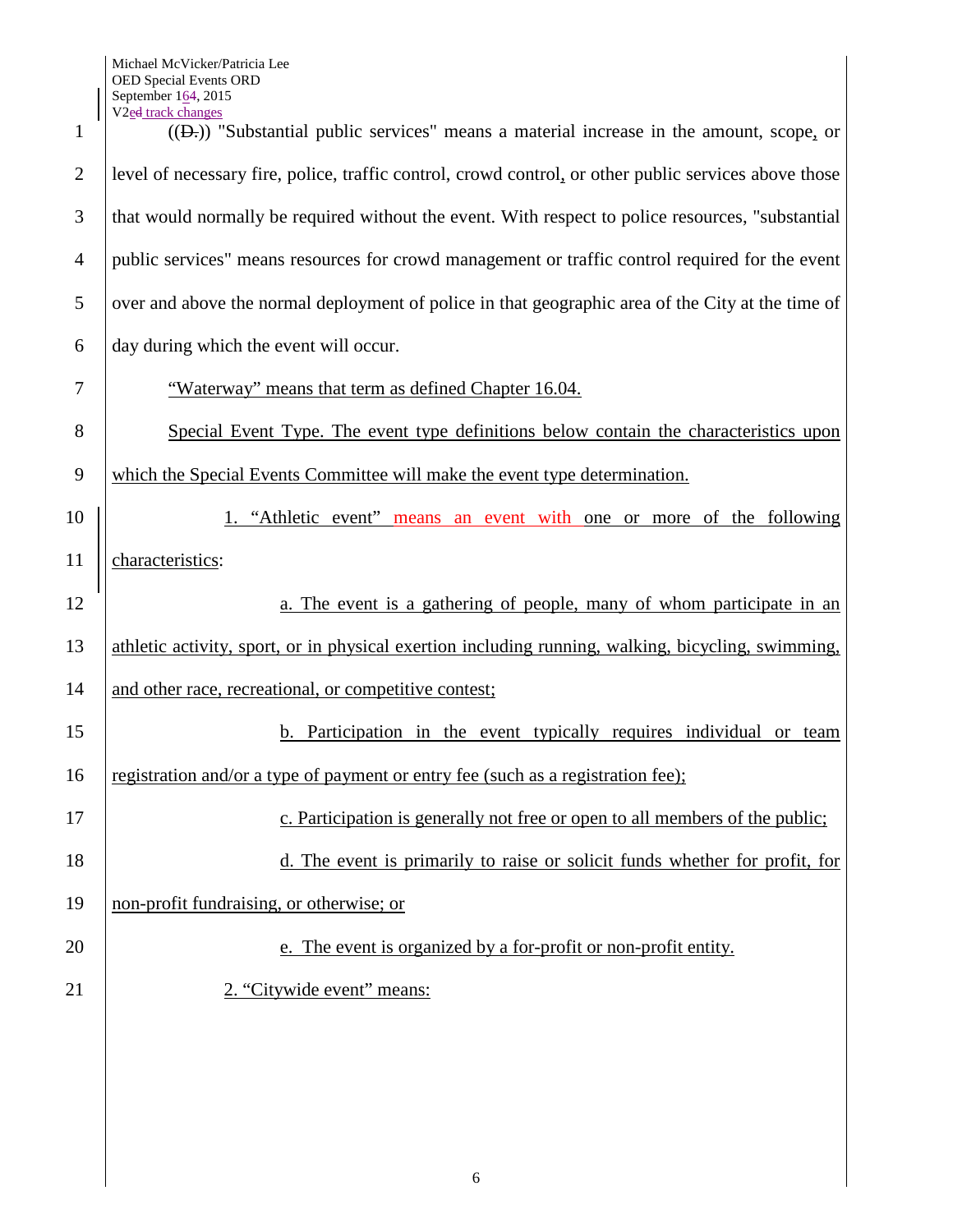| 1              | $\frac{0.11}{0.11}$<br>V <sub>2ed</sub> track changes<br>a. The following events: Fremont Solstice Parade; My Macy's Holiday |
|----------------|------------------------------------------------------------------------------------------------------------------------------|
| $\overline{2}$ | Parade; Seafair Hydroplane Races and Blue Angel Weekend; Seafair Summer Fourth on Lake                                       |
|                |                                                                                                                              |
| 3              | Union; and Seafair Torchlight Parade; and                                                                                    |
| $\overline{4}$ | <b>b.</b> An event that has one or more of the following characteristics:                                                    |
| 5              | The event can be viewed by the public outside of the immediate                                                               |
| 6              | event footprint or boundaries;                                                                                               |
| 7              | ii. The event is expected to draw a significant citywide and/or                                                              |
| 8              | regional crowd;                                                                                                              |
| 9              | iii. The estimated amount of total police officer hours to be                                                                |
| 10             | assigned to the event is anticipated to exceed 300 hours;                                                                    |
| 11             | iv. The event is a recurring event held in Seattle for at least 15 of                                                        |
| 12             | the last 20 years;                                                                                                           |
| 13             | v. The event is a celebration of a local, regional, or Federal                                                               |
| 14             | holiday;                                                                                                                     |
| 15             | vi. The event is a celebratory parade or event for a local team                                                              |
| 16             | winning a major national competition; or                                                                                     |
| 17             | vii. The event would not typically be defined as an athletic event,                                                          |
| 18             | or commercial event, free speech event, or mixed free speech event.                                                          |
| 19             | 3. "Commercial event" means an event with the purpose to promote, for monetary                                               |
| 20             | profit, gain or advantage, a business, product, service, commercial performance, venue,                                      |
| 21             | professional or college team or similar organization, or current or future for-profit event                                  |
| 22             | conducted by a private person or entity regardless of such person or entity's profit or non-profit                           |
| 23             | status. In addition, a commercial event has one or more of the following characteristics:                                    |
|                |                                                                                                                              |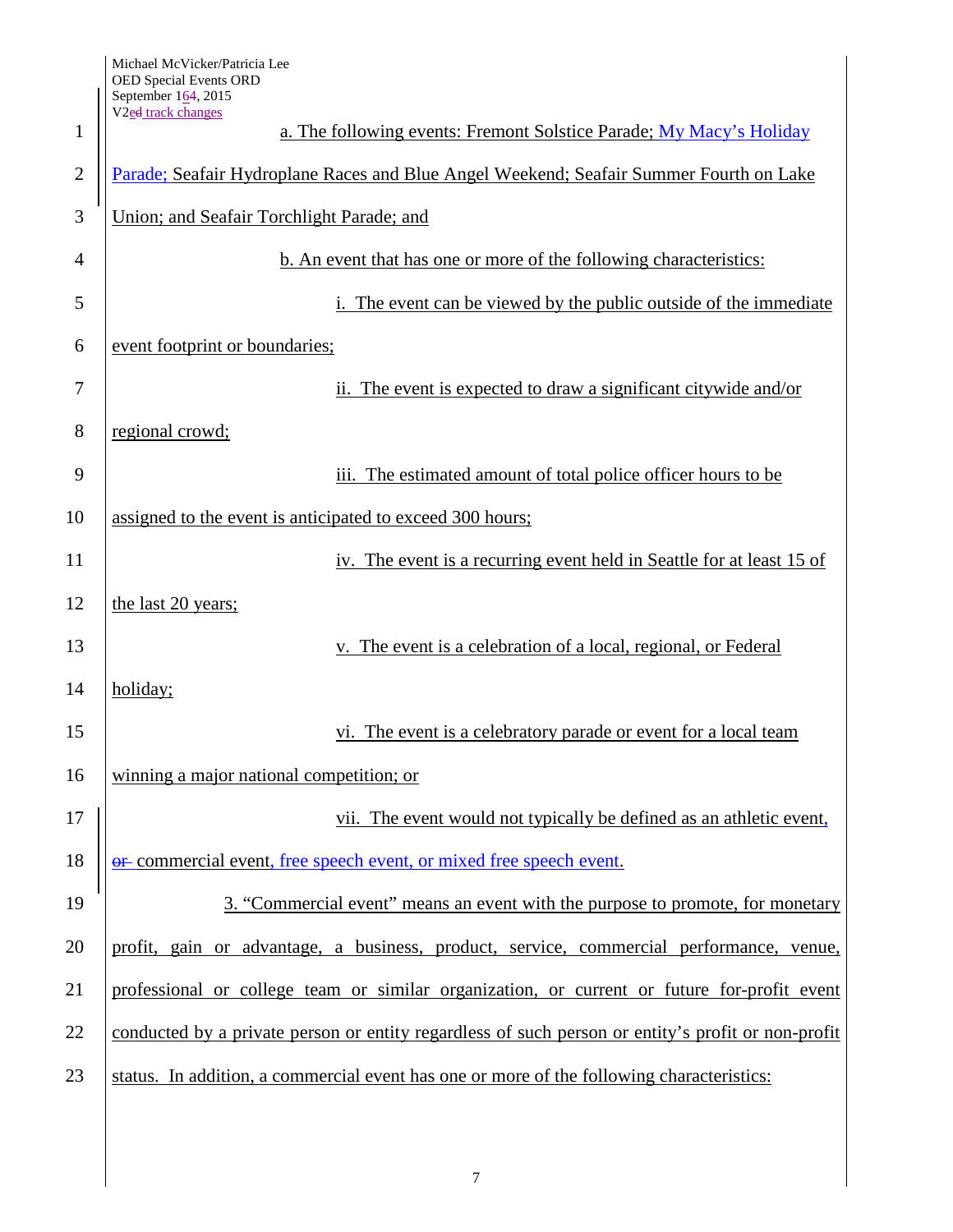| 1              | V <sub>2ed</sub> track changes<br>a. The event may or may not be open to all members of the public; |
|----------------|-----------------------------------------------------------------------------------------------------|
|                |                                                                                                     |
| $\overline{2}$ | b. The event has controlled or ticketed entry (e.g. tickets, pay-upon-entry,                        |
| 3              | or suggested donation posted at the entrance);                                                      |
| $\overline{4}$ | c. The event name features the name of a for-profit or non-profit business                          |
| 5              | or organization;                                                                                    |
| 6              | d. The event is concentrated around a single storefront, building, or is an                         |
| $\tau$         | extension of activity within a store or place of business (such as a grand opening);                |
| 8              | e. The event is primarily to raise or solicit funds whether for profit, for                         |
| 9              | non-profit fundraising, or otherwise; or                                                            |
| 10             | The event may be organized by an individual or a non-profit or for-                                 |
| 11             | profit entity.                                                                                      |
| 12             | "Community event" means an event with one or more of the following                                  |
| 13             | characteristics:                                                                                    |
| 14             | a. The event is free and open to all members of the public;                                         |
| 15             | b. The event provides a public benefit and/or stimulates economic or                                |
| 16             | cultural activity within a neighborhood or neighborhood business district that benefits multiple    |
| 17             | locally-owned businesses and/or organizations (including street fairs and block parties in which    |
| 18             | multiple locally-owned businesses will participate);                                                |
| 19             | c. The event is organized by neighborhood-based groups, community-                                  |
| 20             | based organizations, ad-hoc groups, business groups (such as chambers of commerce), or groups       |
| 21             | that do not have a geographic base (such as racial or ethnic groups, LGBT groups, cultural          |
| 22             | groups, or a disability community);                                                                 |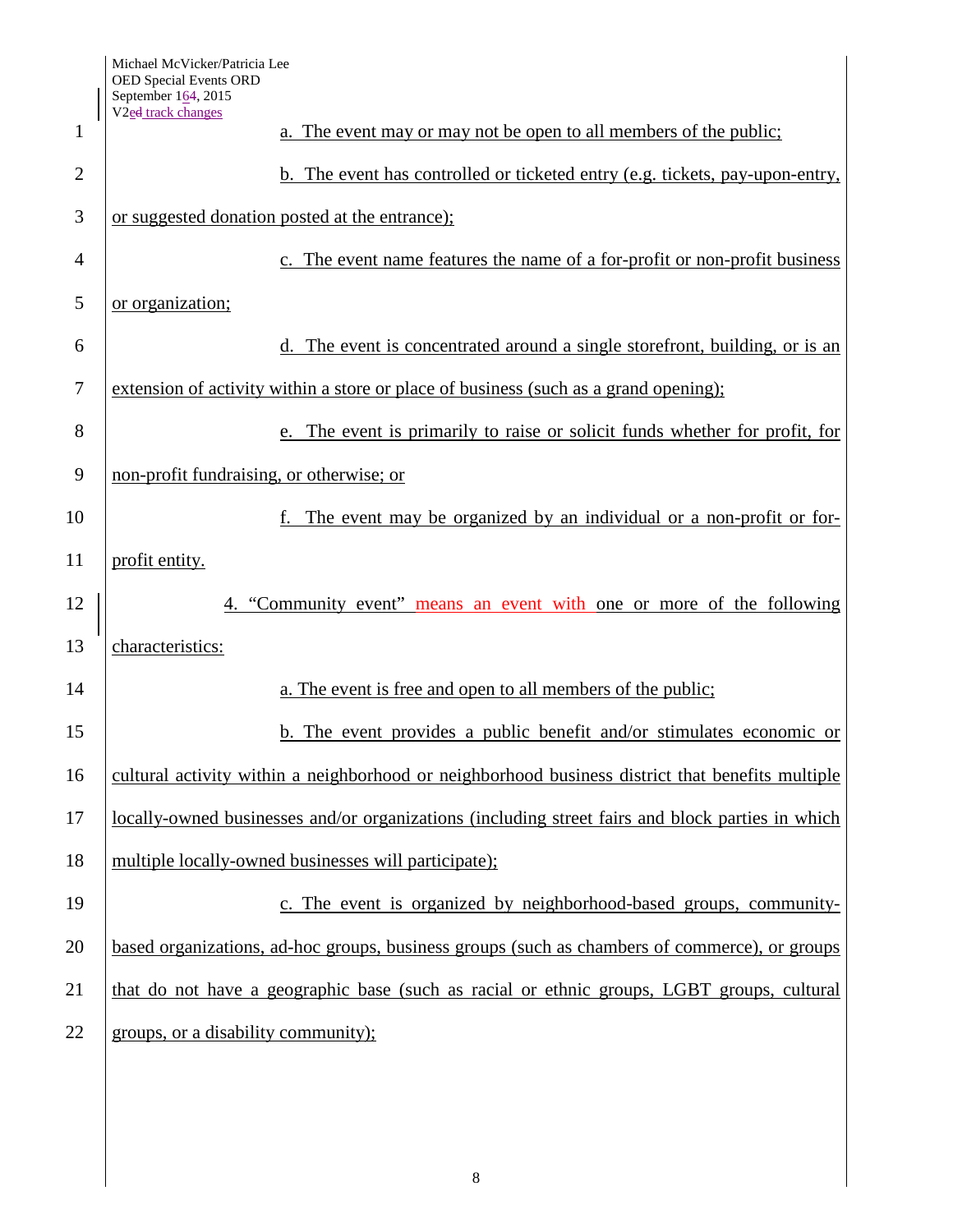| 1              | V <sub>2ed</sub> track changes<br>d. The event has received a government grant to produce the event (not |
|----------------|----------------------------------------------------------------------------------------------------------|
| $\overline{2}$ | including sponsorships);                                                                                 |
| 3              | e. The event is organized by a non-profit entity; or                                                     |
| $\overline{4}$ | f. The event is anticipated to require less than 300 hours of police officer                             |
| 5              | time.                                                                                                    |
| 6              | 5. "Free speech event," for purposes of this Chapter 15.52, means an event, other                        |
| 7              | than an athletic, commercial, community, or citywide event, that consists solely of expressive           |
| 8              | activity. "Free speech event" does not include any event that includes any commercial activity           |
| 9              | such as commercial food or sales vendors. "Free speech event" may include a "march" as                   |
| 10             | defined in Section 11.25.020.                                                                            |
| 11             | 6. "Mixed free speech event" means an event, other than an athletic, commercial,                         |
| 12             | community, citywide, or parade event, that includes expressive activity but also includes non-           |
| 13             | expressive or commercial activity (e.g. commercial food or sales vendors). Non-expressive                |
| 14             | activity includes: recreation (e.g. games, arts and crafts activities, reunions, birthday parties, or    |
| 15             | participatory dances); competition/contests (e.g. soap-box derbies or scavenger hunts); spectator        |
| 16             | sports (e.g. boat races, regattas, hockey, or basketball); athletic events (e.g. races or runs);         |
| 17             | circuses/fairs/carnivals (e.g. booths, games, rides, or similar amusements); food-related activities     |
| 18             | (e.g., barbecues, cook-offs, picnics, food distribution, food festivals); sales/trade shows/business     |
| 19             | promotions (e.g. crafts shows, antique shows, merchandise sales or exhibits, or product                  |
| 20             | launches); beach/park clean-ups; and training activities (e.g. corporate sessions or team-building       |
| 21             | activities).                                                                                             |
| $\sim$         |                                                                                                          |

22 |  $\vert$  7. "Parade event" means an event with the following characteristics: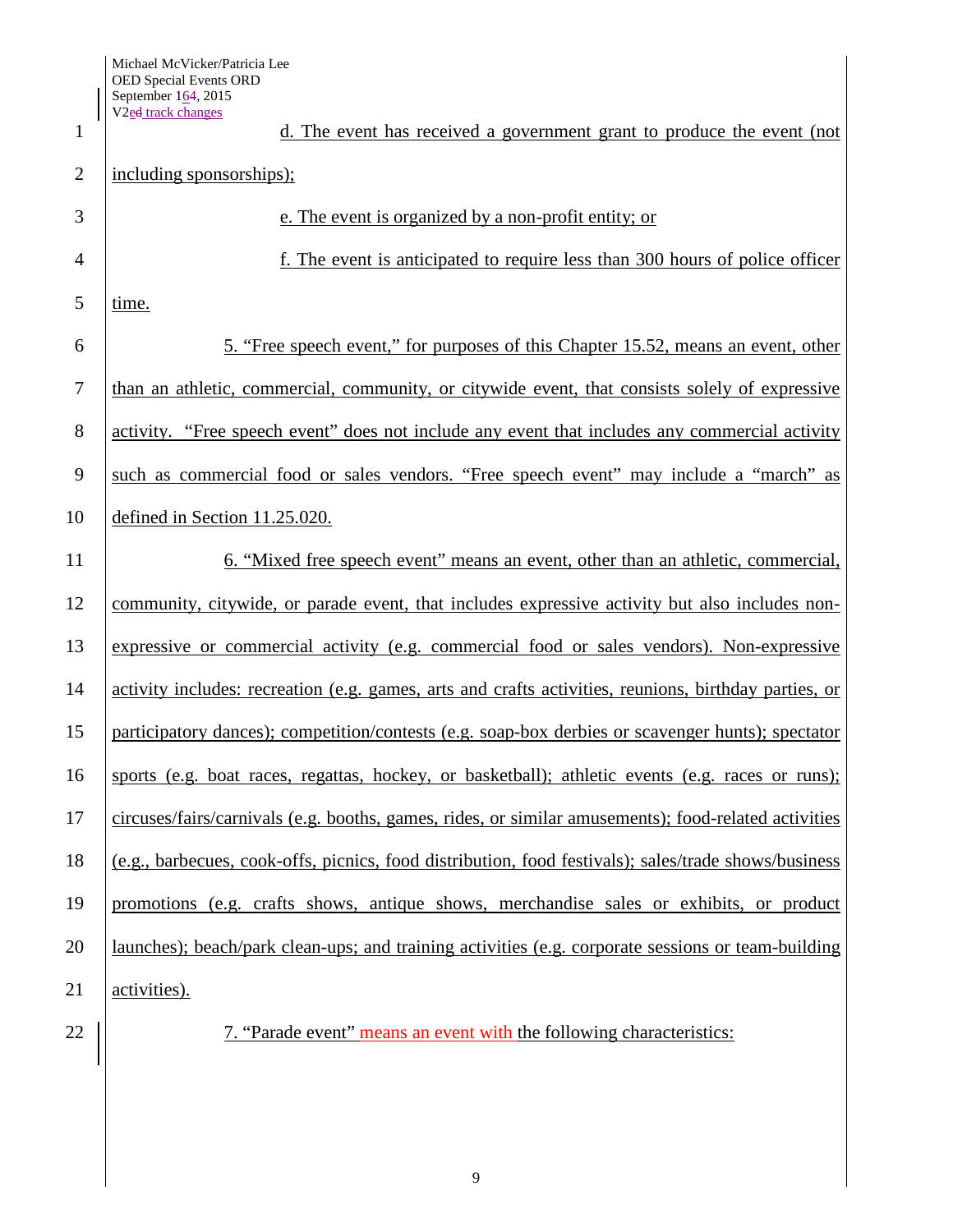$\overline{\phantom{a}}$ 

| $\mathbf{1}$   | V <sub>2</sub> ed track changes<br>a. The event is a "fixed point parade" as defined in Section 11.25.020 held |
|----------------|----------------------------------------------------------------------------------------------------------------|
| $\overline{2}$ | in a public place or public right-of-way with vehicles, floats, animals, and/or other participants,            |
| 3              | but does not include a "march" as defined in Section 11.25.020;                                                |
| $\overline{4}$ | b. The event is free and open to all members of the public as spectators;                                      |
| 5              | c. The event provides a public benefit and/or stimulates economic activity                                     |
| 6              | within a neighborhood or neighborhood business district;                                                       |
| 7              | d. The event is organized by a non-profit entity; or                                                           |
| 8              | e. The event is anticipated to require less than 300 hours of police officer                                   |
| 9              | time.                                                                                                          |
| 10             | Section 2. Section 15.52.010 of the Seattle Municipal Code, last amended by Ordinance                          |
| 11             | 120631, is amended as follows:                                                                                 |
| 12             | 15.52.010 Special Events Committee $((.)$                                                                      |
| 13             | There is hereby established a Special Events Committee to identify in coordination with City                   |
| 14             | departments and other governmental entities the nature and scope of governmental services                      |
| 15             | necessary for special events as defined in this ((chapter)) Chapter 15.52; to issue special event              |
| 16             | permits for such events; to determine appropriate terms and conditions for such permits; to set                |
| 17             | the applicable fees; and to administer this ((chapter)) Chapter 15.52.                                         |
| 18             | Section 3. Section 15.52.020 of the Seattle Municipal Code, last amended by Ordinance                          |
| 19             | 123361, is amended as follows:                                                                                 |
| 20             | 15.52.020 Committee membership $((.)$                                                                          |
| 21             | The Special Events Committee shall be comprised of the following voting members:                               |
| 22             | A. A representative of the Mayor, the City Budget Director, the Fire Chief, the Police                         |
| 23             | Chief, the Superintendent of Parks and Recreation, and the Directors of Economic Development,                  |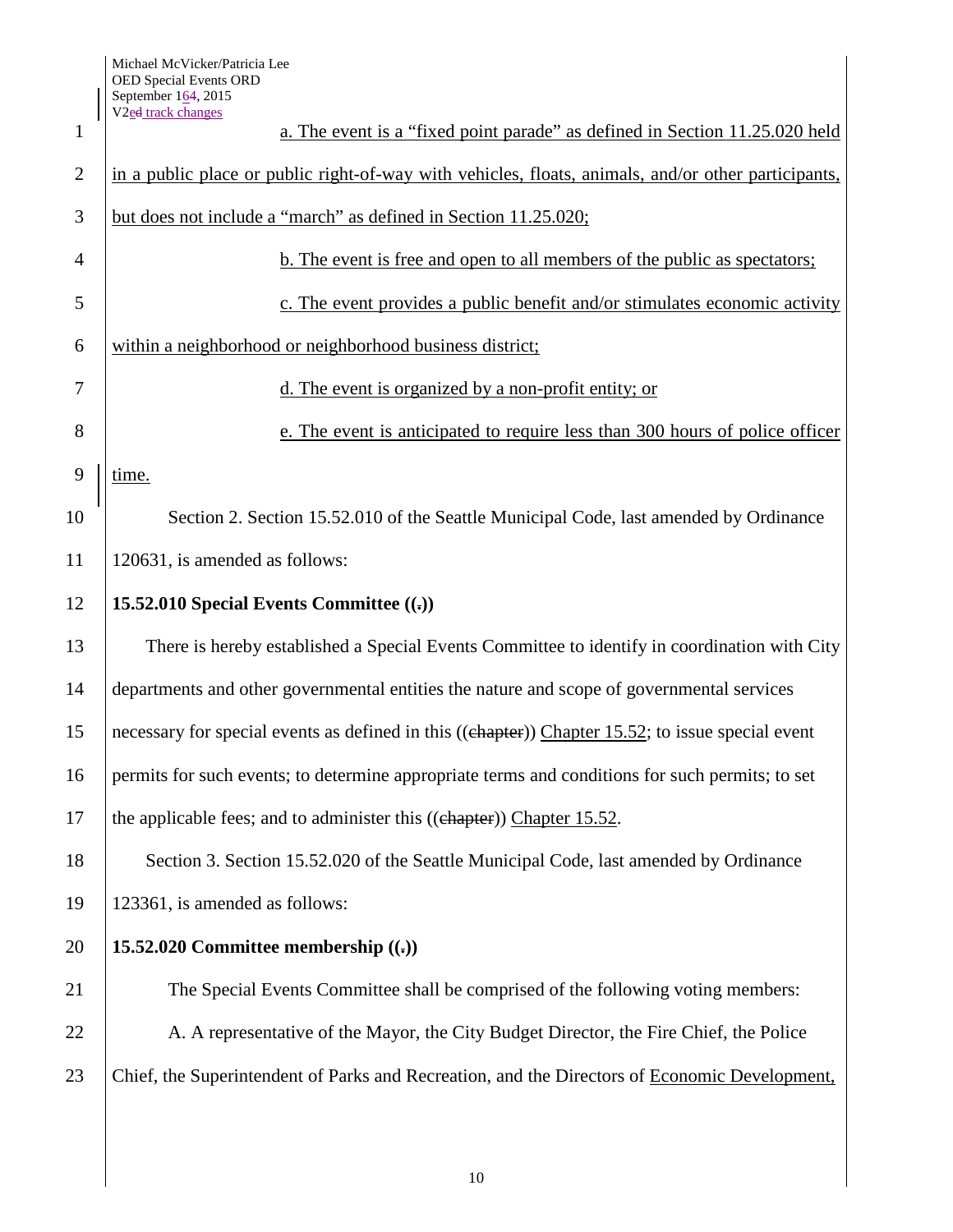1 Transportation, Planning and Development, Finance and Administrative Services, Seattle Center, 2 Seattle Public Utilities, and Neighborhoods, ((and of the Seattle-King County Health 3 Department)) all of which shall be City of Seattle employees; 4 B. A representative of the ((transit division of King County government)) King County 5 Metro Transit Division, the Seattle-King County Health Department, and the Washington State 6 Liquor and Cannabis Board; 7 C. Three citizens and one alternate appointed by the Mayor, subject to confirmation by 8 the City Council;  $((a)$  the alternate may vote when the appointee is absent. The citizen 9 positions shall be as follows:  $((\Theta_{\text{ne}}))$  one of the citizens shall have experience in organizing 10 special events with attendance over 10,000 people; ((another)) one shall have experience 11 organizing ((smaller)) events with 10,000 people or fewer; and one shall have experience 12 working for a neighborhood-based community organization, such as a local chamber of 13 commerce or business improvement area, that has produced permitted special events. The 14 alternate shall have experience organizing special events of any size. Citizen members are 15 appointed to one-year terms and may be reappointed. Citizen ((M))members shall serve without 16 compensation( $\overline{(\cdot)}$ ) by reason of their committee membership. Citizen members and alternates 17 may be reimbursed for expenses incurred in attending committee meetings and performing 18 committee duties.

19 D. The Mayor shall appoint the chair of the Committee from among those persons listed 20 in subsection 15.52.020.A, who shall serve for a term of two years and may be reappointed. The 21 incumbent chair shall hold over at the expiration of  $((\overline{\text{his or her}}))$  the term until a successor is 22 appointed and qualifies. The chair shall provide for maintaining committee records, arranging 23 meeting times and places, sending statements,  $((and))$  issuing permits on behalf of the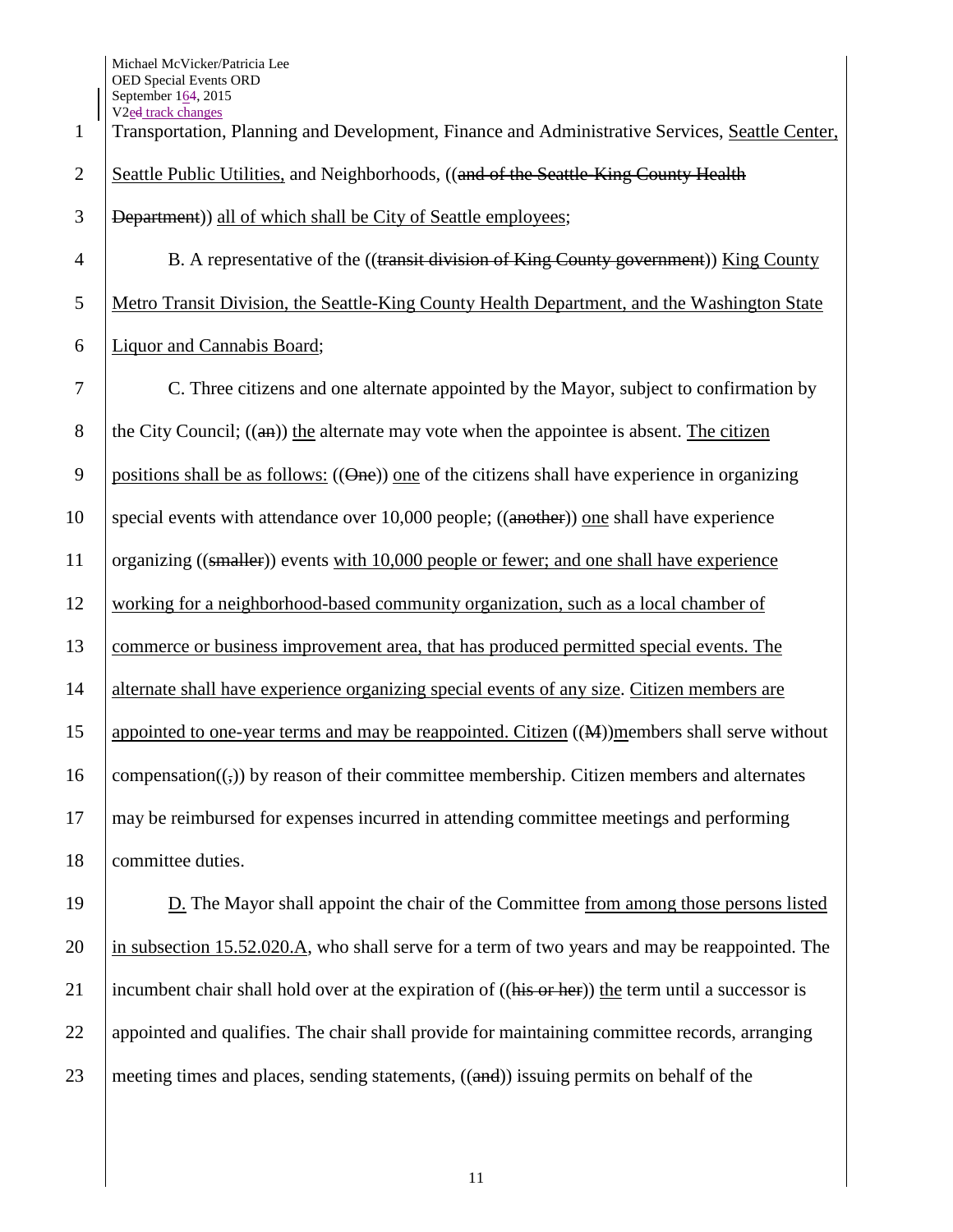| $\mathbf{1}$   | September 104, 2015<br>V <sub>2ed</sub> track changes<br>Committee, and, with support from the Special Events Committee, lead on negotiations and |
|----------------|---------------------------------------------------------------------------------------------------------------------------------------------------|
| $\overline{2}$ | making agreements with organizers of citywide events.                                                                                             |
| 3              | Section 4. Section 15.52.030 of the Seattle Municipal Code, last amended by Ordinance                                                             |
| $\overline{4}$ | 120631, is amended as follows:                                                                                                                    |
| 5              | 15.52.030 Powers of Special Events Committee $((,))$                                                                                              |
| 6              | The Special Events Committee shall have the power:                                                                                                |
| 7              | A. To interpret and administer this ((chapter)) Chapter 15.52, to establish criteria for                                                          |
| 8              | determining whether an event meets the definition of a special event, to determine whether an                                                     |
| 9              | event requires a special event permit, to determine the special event type, to calculate the special                                              |
| 10             | events fee, and to require, receive, and process applications for such permits;                                                                   |
| 11             | B. To represent the City, under the supervision of the Mayor, in discussions and in                                                               |
| 12             | making agreements with persons who propose an event that may require a special event permit;                                                      |
| 13             | C. To represent the City, under the supervision of the Mayor, in negotiating and                                                                  |
| 14             | finalizing the special events agreement and citywide events fee for citywide events. The Chair of                                                 |
| 15             | the Special Events Committee, in consultation with the Special Events Committee and Seattle                                                       |
| 16             | Police Department, is hereby authorized to negotiate and finalize an agreement with organizers                                                    |
| 17             | of citywide events concerning services, resources, fees, and safety and security;                                                                 |
| 18             | $((Cz))$ D. To identify, in coordination with City departments and with other governmental                                                        |
| 19             | entities the nature and scope of governmental services necessary for such special events;                                                         |
| 20             | $((Dz))$ E. To issue special event permits for special events; determine appropriate terms                                                        |
| 21             | and conditions as contemplated by ((SMC)) Section 15.52.040; require, review, and approve                                                         |
| 22             | security, crowd control, and traffic control plans; identify the appropriate fee or, if applicable,                                               |
| 23             | apply an exemption in ((SMC)) Section 15.52.080 or an exclusion in ((SMC)) Section 15.52.090;                                                     |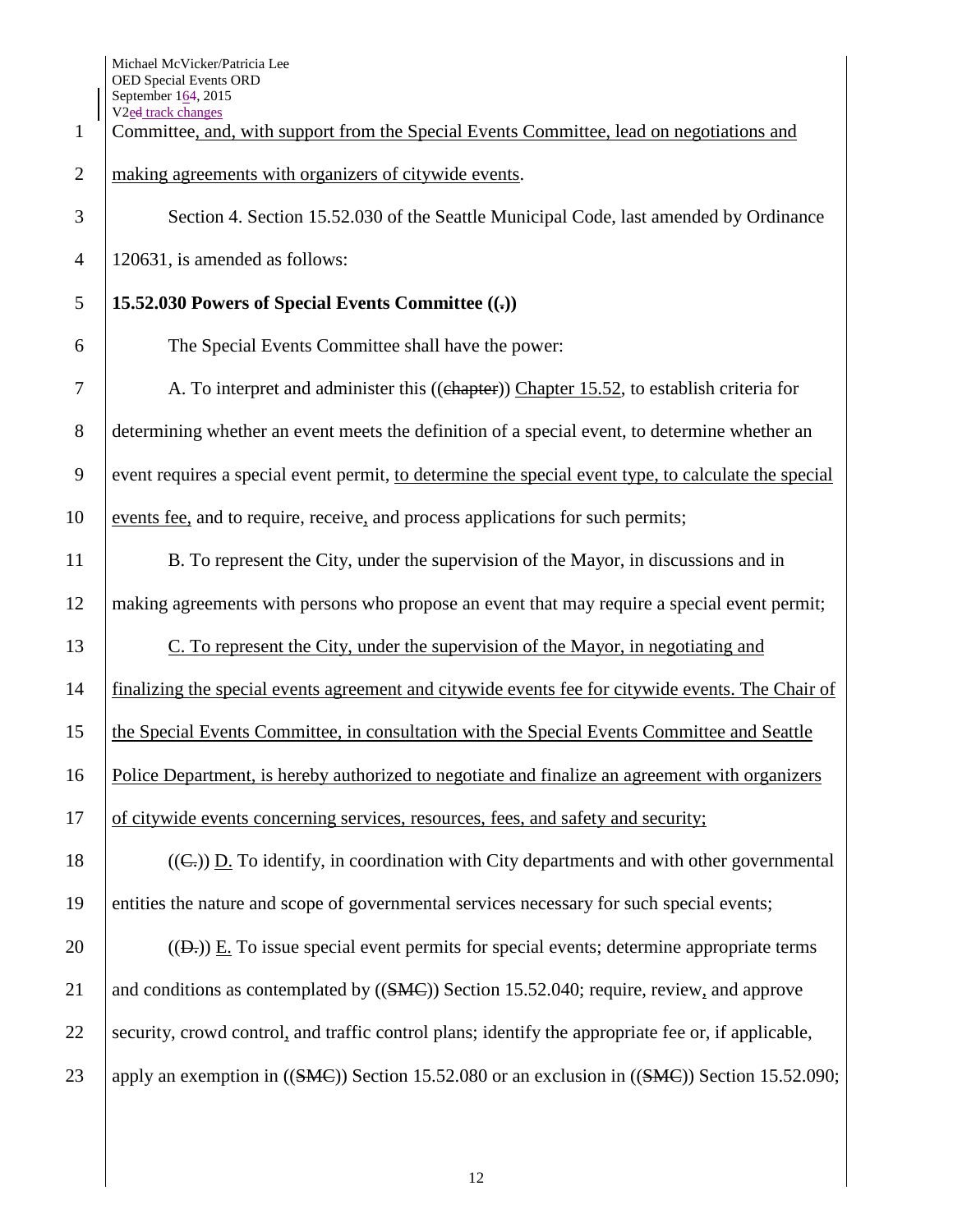Michael McVicker/Patricia Lee OED Special Events ORD September 164, 2015 V<sub>2</sub>ed track changes

| $\mathbf{1}$   | V <sub>2</sub> e <sub>d</sub> track changes<br>accept a bond, escrow account, or letter of credit from a financial institution in lieu of an advance |
|----------------|------------------------------------------------------------------------------------------------------------------------------------------------------|
| $\overline{2}$ | deposit of a fee; determine the appropriate insurance coverage (with the City as a named insured)                                                    |
| 3              | that an event must obtain and require proof of compliance; work with the applicant, ((and)) the                                                      |
| $\overline{4}$ | Police Department, and the Fire Department to develop an approved safety and security plan;                                                          |
| 5              | and, as authorized by ((SMC Section)) subsection 15.52.070.I, grant a refund of a fee paid;                                                          |
| 6              | F. To determine and require, based on the type, size, location, time, and scope of the                                                               |
| $\tau$         | event, the event organizer's notification and outreach requirements to adjacent businesses,                                                          |
| $8\,$          | residents, neighborhood associations, business associations, media outlets, and any other entity                                                     |
| 9              | that may be impacted by the activity. Outreach may include, but is not limited to, door-to-door                                                      |
| 10             | in-person engagement, written notifications, neighbor sign-offs, media releases, postcards, or                                                       |
| 11             | similar mailers;                                                                                                                                     |
| 12             | $((E))$ G. To deny an application, issue a permit on contingency or conditions, and/or                                                               |
| 13             | revoke a permit as contemplated by $((SMC))$ Section 15.52.060 $((\overline{z}))$ and as consistent with                                             |
| 14             | $((SMC))$ Section 15.52.040;                                                                                                                         |
| 15             | $((F))$ H. To promulgate rules in accordance with the Administrative Code, Chapter 3.02                                                              |
| 16             | $((,))$ and to implement this ((chapter)) Chapter 15.52 ((, and to promulgate a schedule of base                                                     |
| $17\,$         | fees, rounded to the nearest Fifty Dollars (\$50.00), to reflect adjustments in the Consumer Price                                                   |
| 18             | Index as contemplated by subsection A of SMC Section));                                                                                              |
| 19             | I. To update the special events fee components as described in subsection 15.52.070.G;                                                               |
| 20             | $((Gz))$ J. To review the fee schedule and event classification periodically, project                                                                |
| 21             | revenues, and submit recommendations to the Mayor in the City budget process;                                                                        |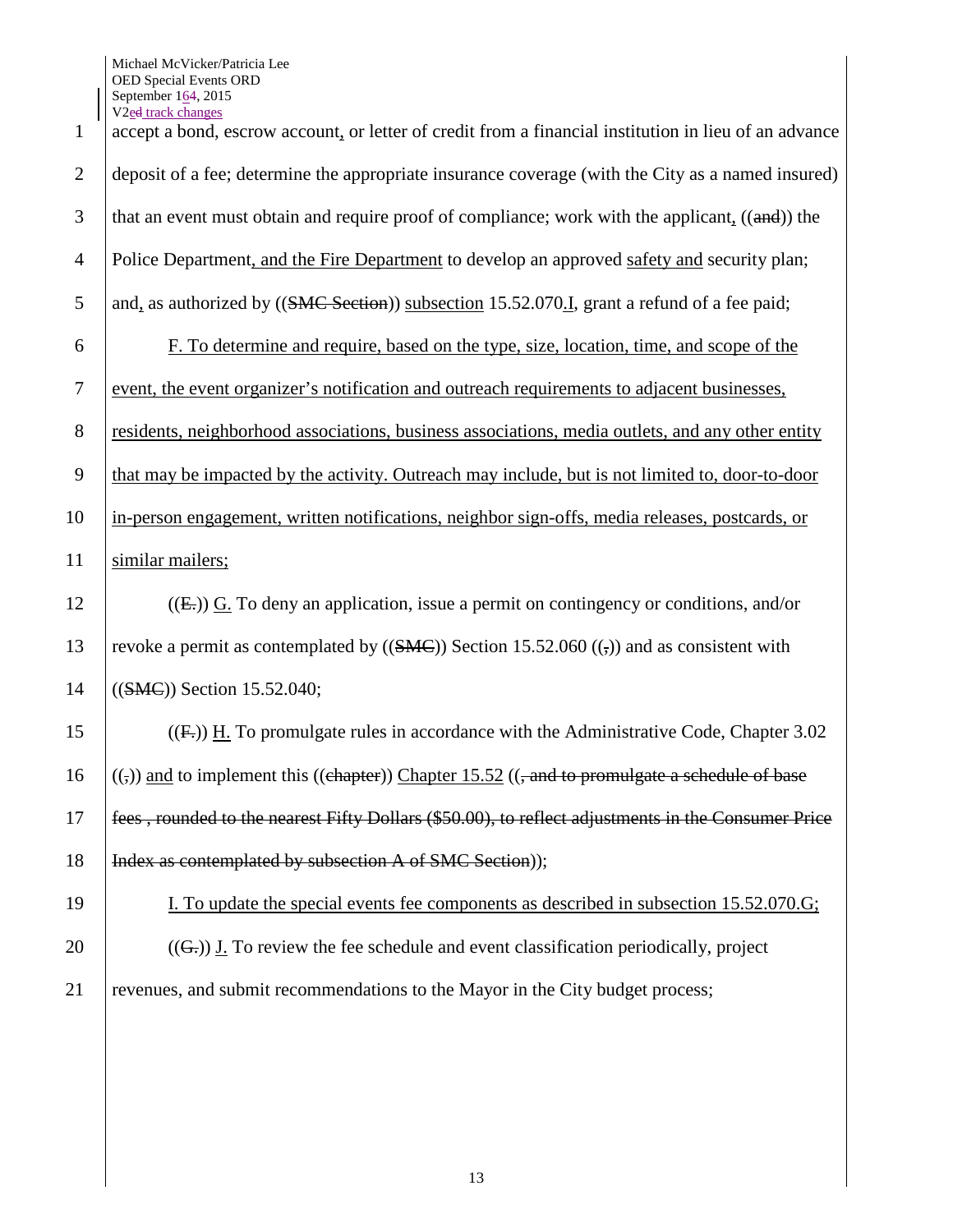| 1              | $\mathsf{S}\mathsf{C}\mathsf{P}\mathsf{C}\mathsf{H}\mathsf{I}\mathsf{C}\mathsf{C}\mathsf{I}\mathsf{I}\mathsf{C}\mathsf{C}$<br>V <sub>2ed track changes</sub><br>$((H))$ K. To adopt rules for its own procedures; establish subcommittees for assignments; |
|----------------|------------------------------------------------------------------------------------------------------------------------------------------------------------------------------------------------------------------------------------------------------------|
| $\overline{2}$ | select a voting member to preside in the absence of its chair; and delegate ministerial functions to                                                                                                                                                       |
| 3              | City departments; and                                                                                                                                                                                                                                      |
| $\overline{4}$ | L. To convene meetings in March 2017 and March 2020 with a diverse group of event                                                                                                                                                                          |
| 5              | organizers and stakeholders to review the impacts to special events from this Chapter 15.52 and                                                                                                                                                            |
| 6              | process improvements. The committee will invite all event organizers who held an event in                                                                                                                                                                  |
| $\tau$         | Seattle in the previous year. Participants must include at least one organizer representing each                                                                                                                                                           |
| 8              | special event type as defined in Section 15.02.005, and other related neighborhood and business                                                                                                                                                            |
| 9              | organizations, government agencies, and stakeholders; and                                                                                                                                                                                                  |
| 10             |                                                                                                                                                                                                                                                            |
| 11             | $((E))$ $\underline{E}: M$ . To perform such other functions as may be assigned by ordinance from time                                                                                                                                                     |
| 12             | to time.                                                                                                                                                                                                                                                   |
| 13             | Section 5. Section 15.52.040 of the Seattle Municipal Code, last amended by Ordinance                                                                                                                                                                      |
| 14             | 120631, is amended as follows:                                                                                                                                                                                                                             |
| 15             | 15.52.040 Special events permits required $($ $($ $)$                                                                                                                                                                                                      |
|                |                                                                                                                                                                                                                                                            |
| 16             | A. A special event permit or authorization from the Special Events Committee is required                                                                                                                                                                   |
| 17             | for any special event, as defined in this ((chapter, except that no special event permit shall be                                                                                                                                                          |
| 18             | required if the event sponsor, organizer or other party and the City have entered into a written                                                                                                                                                           |
| 19             | agreement covering the same matters as would otherwise be included in a special event permit                                                                                                                                                               |
| 20             | for such an event)) Chapter 15.52. Such special event permit or authorization shall be in addition                                                                                                                                                         |
| 21             | to any street or park use permit, parade permit, Seattle Center permit or agreement, or other                                                                                                                                                              |
| 22             | regular permits as may be required by ordinance.                                                                                                                                                                                                           |
|                |                                                                                                                                                                                                                                                            |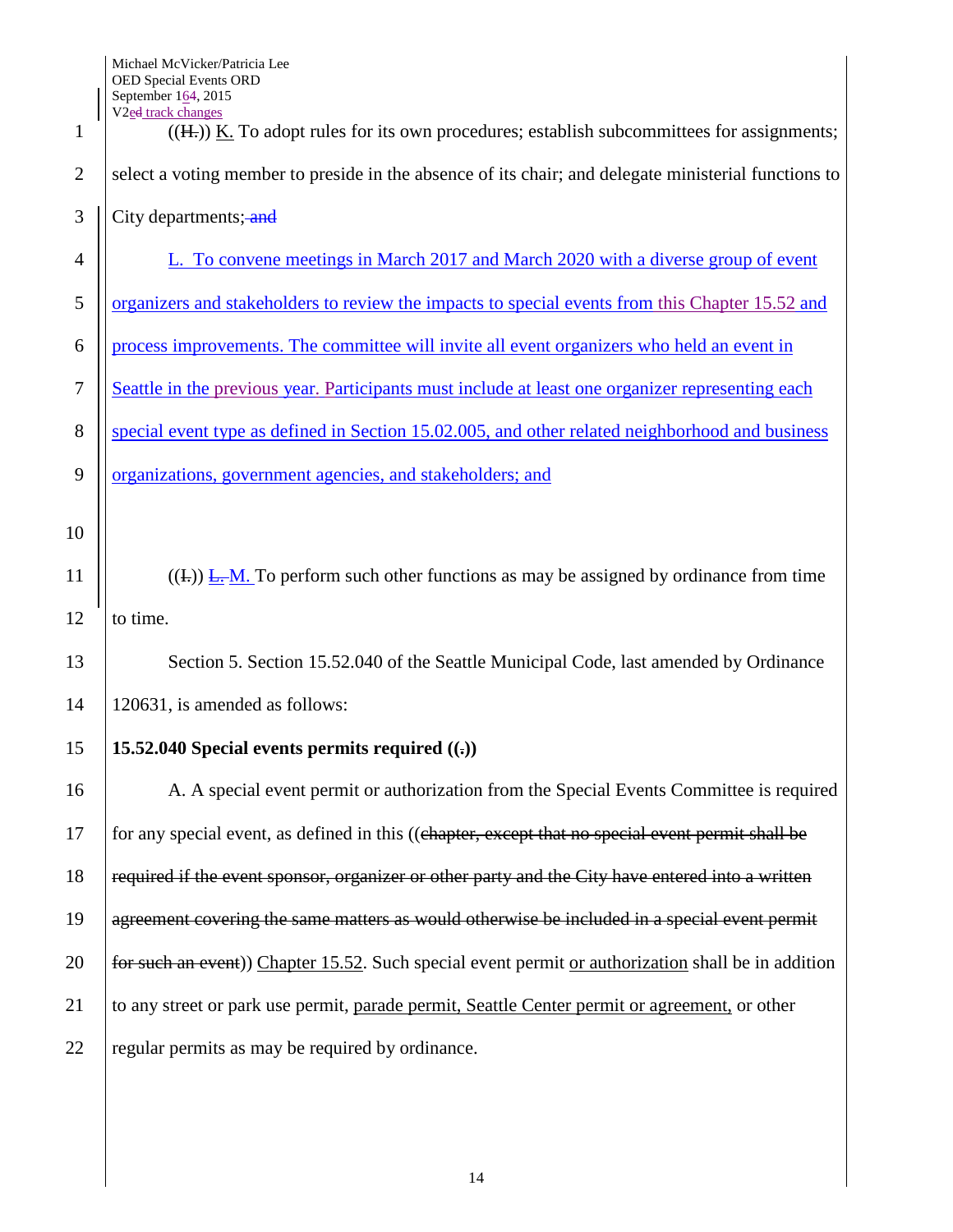Michael McVicker/Patricia Lee OED Special Events ORD September 164, 2015 V<sub>2</sub>ed track changes

 B. To avoid duplication, when a special event permit covers the subject matter to their 2 Satisfaction, the Director of Transportation and/or as to parks, park drives and boulevards, the Superintendent of Parks and Recreation, respectively, may waive issuing a separate street use permit or park use permit.

5 C. When a special event permit is required, no street use permit shall issue under this 6 ((( $(t$ itle)) Title 15, nor shall a park use permit issue pursuant to Title 18, for such an event until the 7 Special Events Committee has issued its special event permit therefor or otherwise authorized 8 the issuance of the departmental permits, unless pursuant to subsection 15.52.040.B the Director 9 and/or the Superintendent waive issuance of separate permits.

10 D. When a special event permit is required, the Special Events Committee shall, after 11 reviewing the application and if necessary meeting with the organizer, advise the organizer of all 12 other permits that appear to be required for the event based on information contained in the 13 application  $((\frac{1}{2} \text{ and } \frac{1}{4})$ , assisting the organizer in contacting other departments to apply for 14 all other permits in a timely manner.

15 E. When such an event will be ((an exercise of rights protected by the First and Fourteenth Amendments to the United States Constitution, or Article I, Sections 3, 4, 5, or 11 of  $\theta$  the Washington Constitution,)) a free speech event or mixed free speech event, the application  $\parallel$  shall be processed promptly ( $\parallel$ , without charging a fee for political or religious activities or 19 imposing terms or conditions that infringe constitutional freedoms, and in a manner that respects  $\vert$  the liberties of applicants and the public)).

21 Section 6. Section 15.52.050 of the Seattle Municipal Code, last amended by Ordinance 22 | 120631, is amended as follows:

## 23 **15.52.050 Conditions authorized ((.))**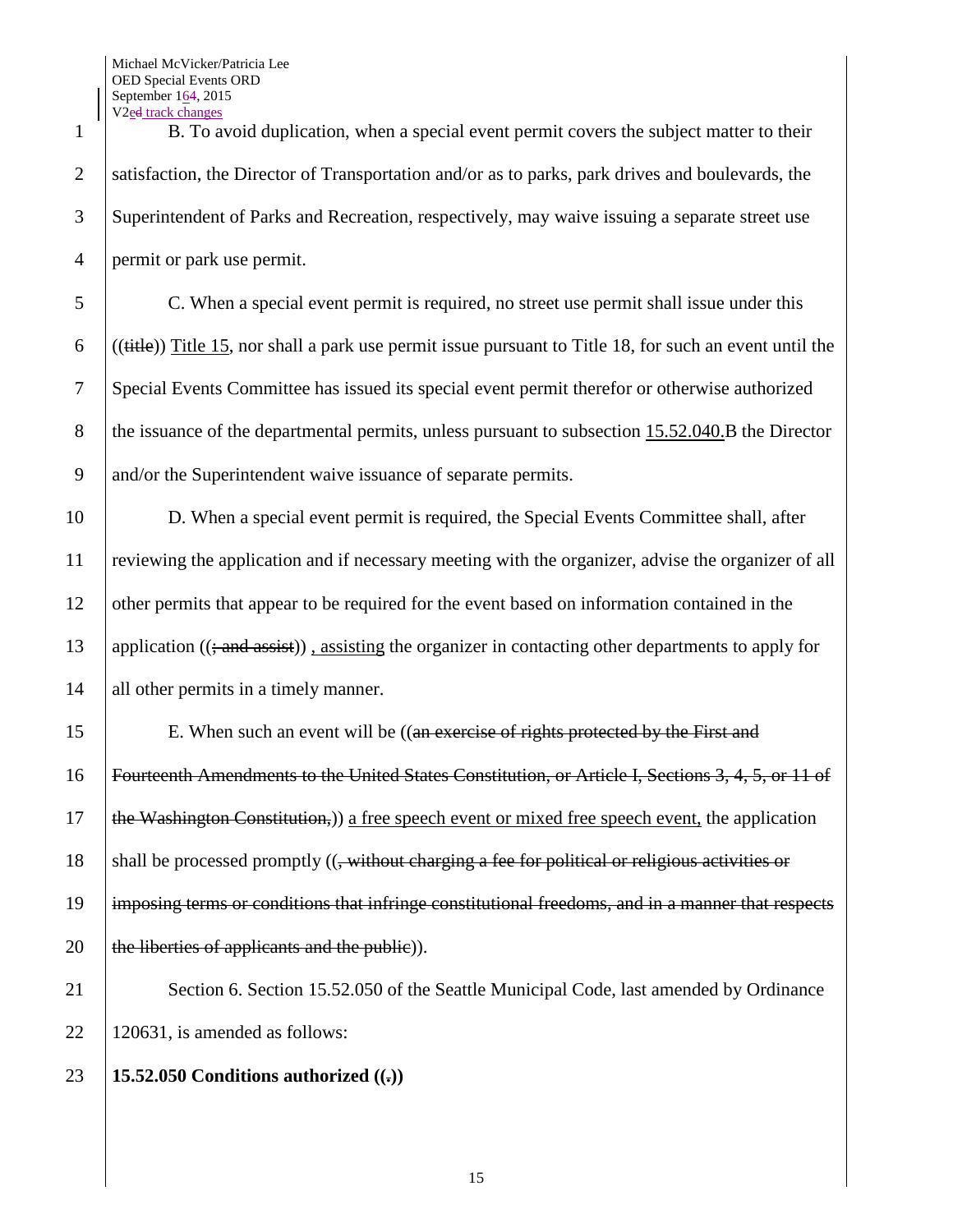| $\mathbf{1}$   | V <sub>2ed track changes</sub><br>The Special Events Committee may include in a special event permit, among other |
|----------------|-------------------------------------------------------------------------------------------------------------------|
| $\overline{2}$ | provisions, reasonable terms or conditions as to the time, place, and manner of the event $((\cdot))$ as          |
| 3              | is necessary to coordinate multiple uses of public property, assure preservation of public property               |
| 4              | and public places, prevent dangerous, unlawful, or impermissible uses, protect the safety of                      |
| 5              | persons and property and control vehicular and pedestrian traffic in and around the venue, and                    |
| 6              | protect and insure the safety, comfort, or convenience of the public, provided that such                          |
| 7              | requirements shall not be imposed in a manner that will unreasonably restrict expressive or other                 |
| 8              | activity protected by the Washington or United States Constitutions. Such terms and conditions                    |
| 9              | may include the implementation of a plan presented by the applicant and approved by the                           |
| 10             | Committee for:                                                                                                    |
| 11             | A. crowd control, traffic control, safety, and security;                                                          |
| 12             | <b>B.</b> compliance with health and sanitary regulations as explicated by the Seattle-King                       |
| 13             | County Health Department for the event;                                                                           |
| 14             | C. compliance with any applicable law, rule, or regulation pertaining to the preservation                         |
| 15             | or promotion of public health, safety or welfare;                                                                 |
| 16             | D. coordination with the Fire Department or medical personnel for emergency treatment                             |
| 17             | and evacuation of people who may need immediate care, cardio-pulmonary resuscitation, or                          |
| 18             | ambulance service;                                                                                                |
| 19             | E. emergency communication $((\cdot))$ . fire suppression equipment with structures $((\cdot))$ , and             |
| 20             | maintenance of unobstructed emergency passageways;                                                                |
| 21             | F. proper waste, recycling, and compost receptacles and a disposal plan as explicated by                          |
| 22             | Seattle Public Utilities, as well as a clean-up plan; and,                                                        |
|                |                                                                                                                   |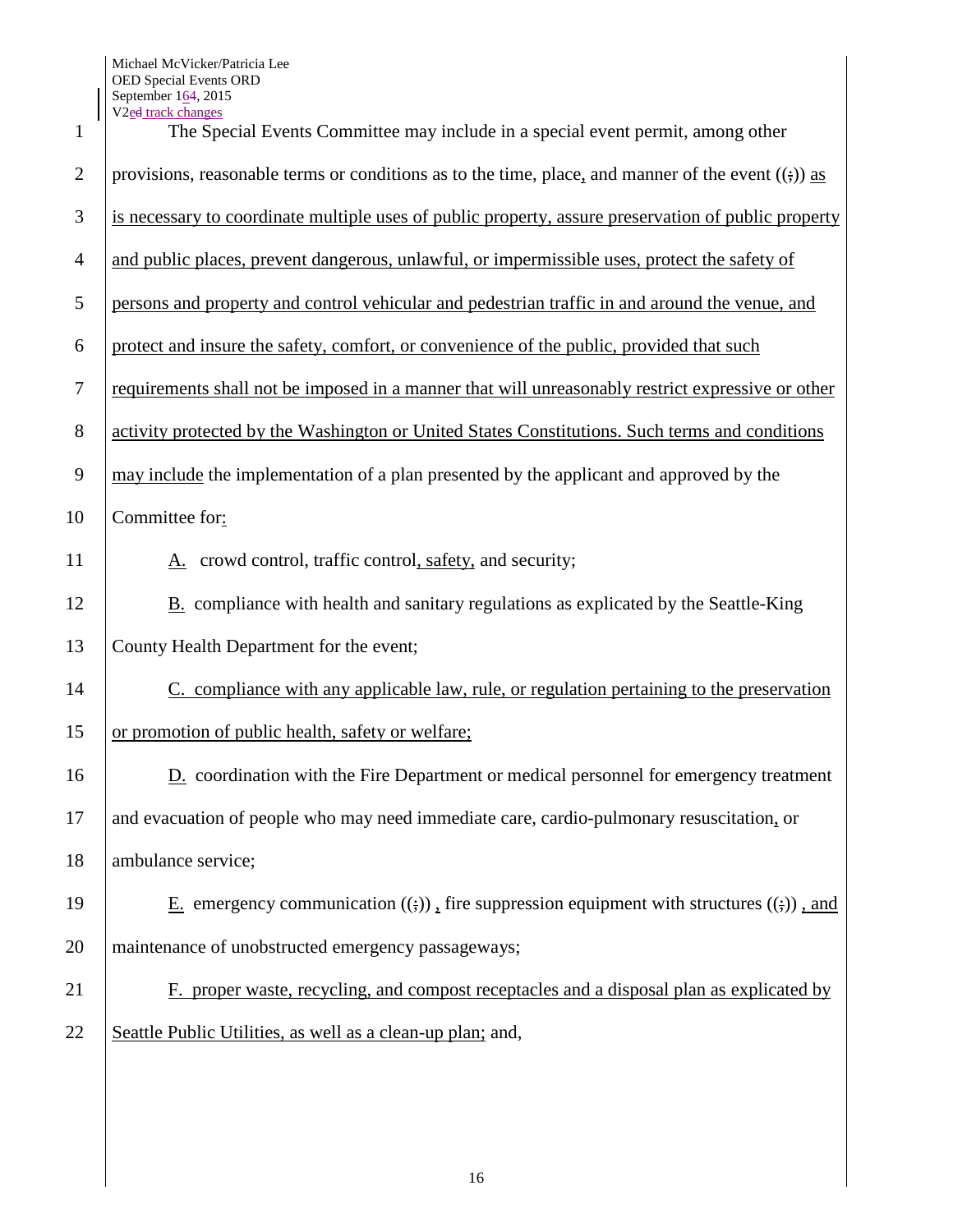Michael McVicker/Patricia Lee OED Special Events ORD September 164, 2015 V2ed track changes

1 G. where traffic congestion  $((\text{may be}))$  is anticipated, encouraging the use of alternative 2 Transportation choices such as transit, biking, and car pooling.

3 In determining and issuing conditions, the Special Events Committee shall consider 4 anticipated impacts of the event based on an assessment of the event, including size, scope, 5 complexity, location, and history;  $((as well as))$  the event's or event organizer's successful 6 implementation of conditions included in previous permits; the public's access to public places 7 and public services; the impact on frequently-utilized special event locations or routes; and the 8 impact on neighborhoods. Conditions ((shall be based upon projected impacts on public safety, 9 | public places and public services, but) shall not be  $((based upon))$  determined or issued based on 10 the programming content of the event or message that the proposed event may convey.

11 In order to accommodate other concurrent events, the rights of abutting owners, ((and)) 12 the needs of the public to use streets,  $((\Theta$ **r**)) parks, or other public services, and to minimize 13 impact on frequently-utilized special event locations or routes, the conditions may include, but 14 are not limited to, reasonable adjustments in the date, time, route, or location of the proposed 15 event; accommodations of pedestrian or vehicular traffic using the street; and limitations on the 16 duration of the event, recognizing the conditions or adjustments may affect the total fees.

17 Section 7. Section 15.52.060 of the Seattle Municipal Code, last amended by Ordinance 18 120631, is amended as follows:

## 19 **15.52.060 Processing, denial, and revocation of permit**  $(\cdot, \cdot)$

20 A. Processing. To assist the City in planning for and assigning its police, fire, and other 21 department personnel, the organizers of ((annual)) special events, except free speech events as 22 defined in Section 15.52.005, subject to a special event permit are  $((\text{encouraged}))$  required to 23 submit their applications at least ((three  $(3)$  months)) 90 days before the scheduled event; and the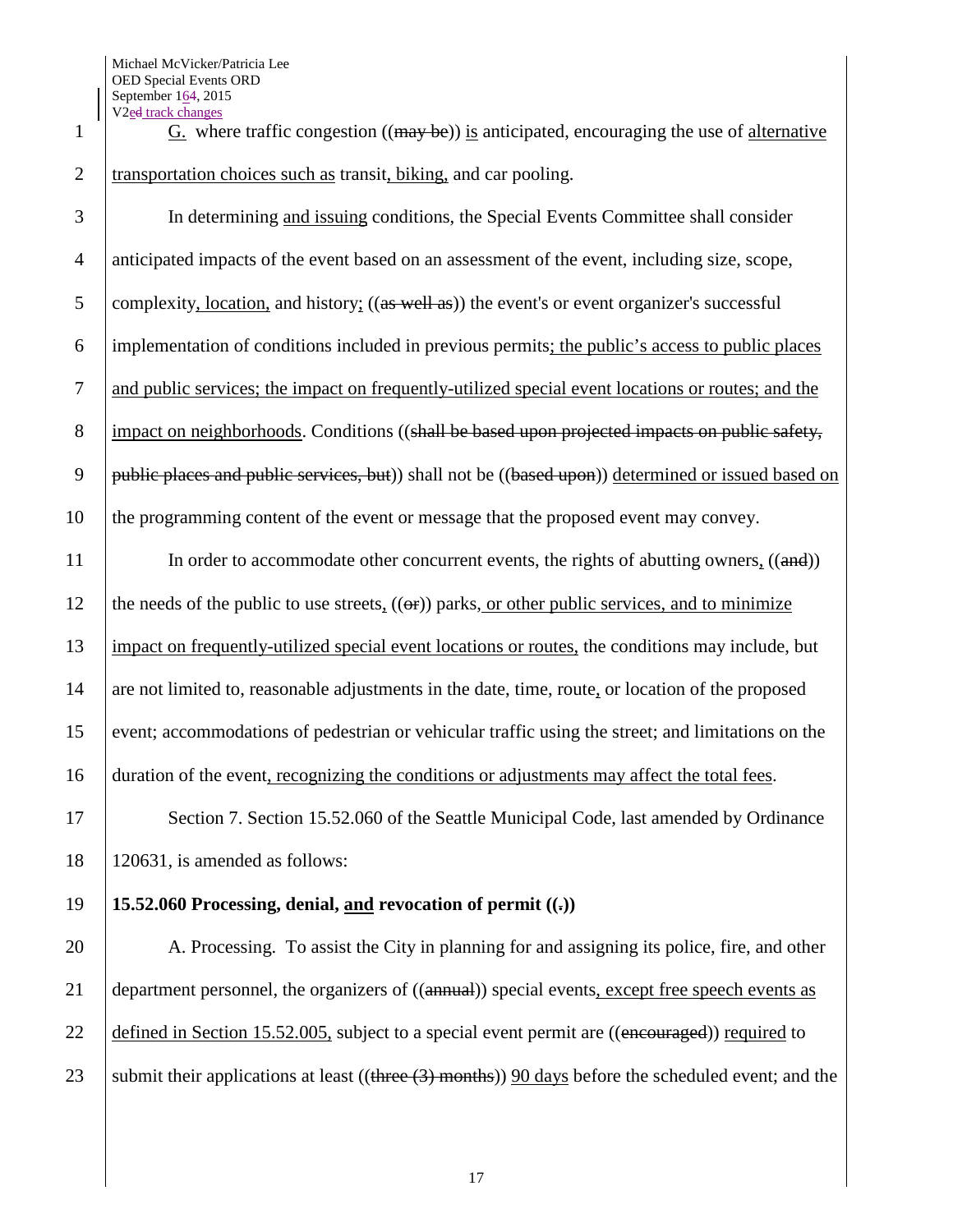Michael McVicker/Patricia Lee OED Special Events ORD September 164, 2015 V<sub>2</sub>ed track changes

| $\mathbf{1}$   | v ze <del>u</del> track changes<br>Special Events Committee shall process such application within $((sixty)(60)(4))$ days of the |
|----------------|----------------------------------------------------------------------------------------------------------------------------------|
| $\overline{2}$ | application, if practicable. If the application is received less than 90 days in advance, the Special                            |
| 3              | Events Committee shall process the application if, taking into consideration the City resources                                  |
| $\overline{4}$ | available, the type, size, scope, complexity, location, or history of the event, the application is                              |
| 5              | received with sufficient time to plan and permit the event.                                                                      |
| 6              | Organizers of free speech events as defined in Section 15.52.005 are required to submit                                          |
| $\tau$         | their applications at least one week before the scheduled event, except that spontaneous free                                    |
| 8              | speech events that are occasioned by news or affairs coming into public knowledge less than one                                  |
| 9              | week before such events are not subject to this requirement.                                                                     |
| 10             | For all special events other than free speech events and mixed free speech events,                                               |
| 11             | payment of a late fee, as described in subsection 15.52.070.E, may be required if the application                                |
| 12             | is submitted less than 60 days prior to the start of the event. The Special Events Committee may                                 |
| 13             | waive the late fee based on the time necessary to plan, process, and permit the event; the size,                                 |
| 14             | scope, complexity, location, or history of the event; and the event organizer's experience in                                    |
| 15             | organizing events.                                                                                                               |
| 16             | B. Denial. The Special Events Committee may deny an application for a special event                                              |
| 17             | permit if:                                                                                                                       |
| 18             | 1. The applicant supplies false or misleading information; the applicant fails to                                                |
| 19             | complete the application or to supply other required information or documents; or the applicant                                  |
| 20             | declares or shows an unwillingness or inability to comply with reasonable terms or conditions                                    |
| 21             | contained in the proposed permit;                                                                                                |
| 22             | 2. The time necessary to plan, process, and permit the event is insufficient based                                               |
| 23             | on the size, scope, complexity, location, or history of the event, and the resources available to the                            |
|                |                                                                                                                                  |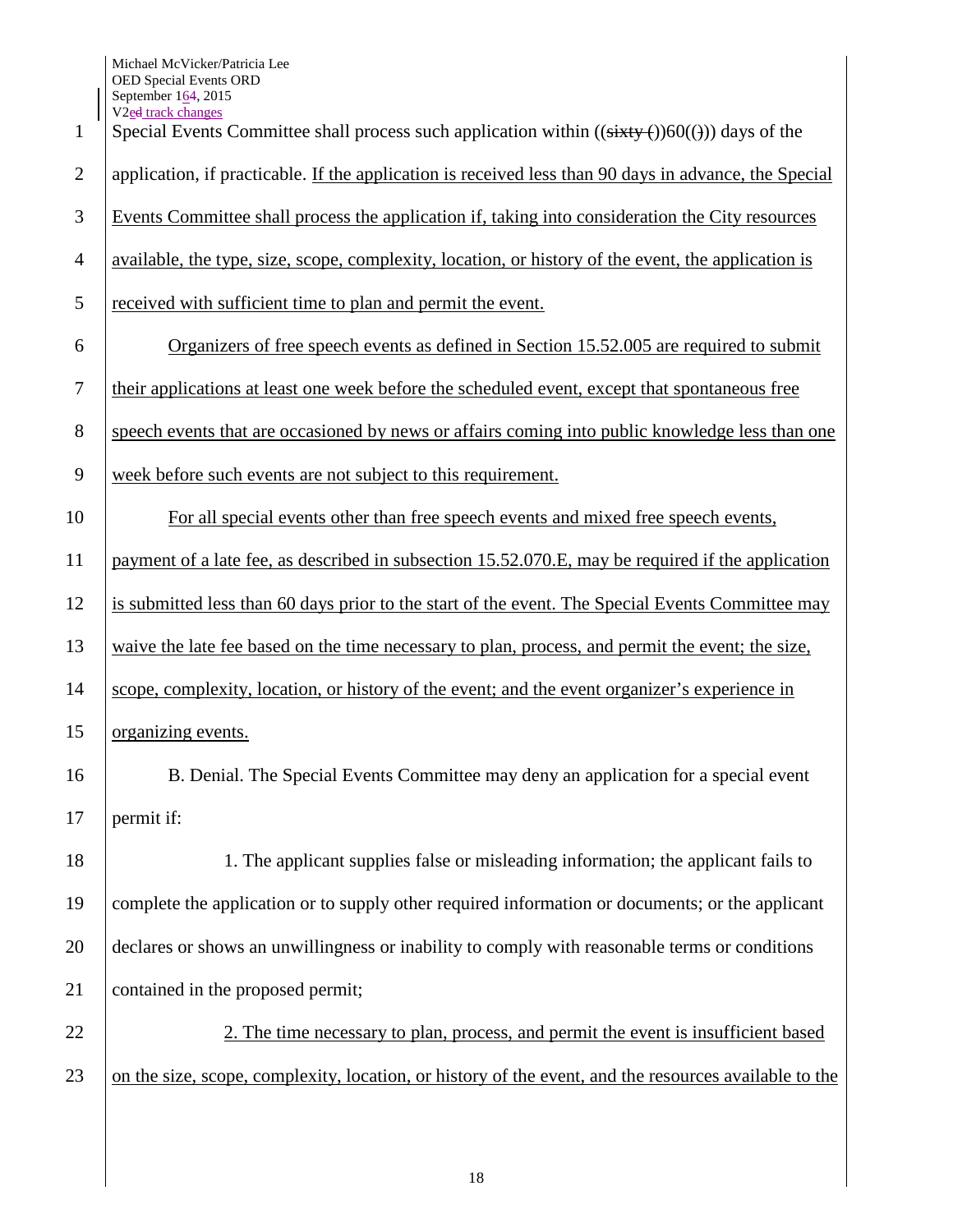| $\mathbf{1}$     | V <sub>2ed</sub> track changes<br>City, except that nothing in this subsection 15.52.060.B.2 shall limit an applicant's ability to |
|------------------|------------------------------------------------------------------------------------------------------------------------------------|
| $\overline{2}$   | obtain a last-minute parade permit pursuant to Section 11.25.050.E. Applications for                                               |
| 3                | spontaneous free speech events that are occasioned by news or affairs coming into public                                           |
| $\overline{4}$   | knowledge less than one week before such events shall not be denied based on this subsection                                       |
| 5                | 15.52.060.B.2;                                                                                                                     |
| 6                | $((2))$ 3. The proposed event is proximate to another previously permitted or                                                      |
| $\boldsymbol{7}$ | previously scheduled ((exempt)) event, so that the combined impacts and required public                                            |
| 8                | services exceed what the City, after reasonable efforts have been made to accommodate both                                         |
| 9                | events, can reasonably provide; or the proposed event would interfere with construction or                                         |
| 10               | maintenance work in the immediate vicinity $((, or$ unreasonably infringe upon the rights of                                       |
| 11               | abutting properties)); or                                                                                                          |
| 12               | $((3))$ 4. The proposed event would unreasonably disrupt the orderly or safe                                                       |
| 13               | circulation of traffic; $((as))$ would present an unreasonable danger to the health or safety, or                                  |
| 14               | present an unreasonable risk of injury ((or damage)), to the public, the participants, or City                                     |
| 15               | employees; or would present an unreasonable risk of damage to property.                                                            |
| 16               | In the event subsection 2, $((\omega F))$ 3, or 4 of this subsection 15.52.060.B $((\text{above},))$ applies,                      |
| 17               | the Special Events Committee shall offer the applicant the opportunity to submit an alternative                                    |
| 18               | date or place for the proposed event before denying the application. For free speech and mixed                                     |
| 19               | free speech events, the City shall designate an alternative proposal and may impose conditions                                     |
| 20               | pursuant to Section 15.52.050.                                                                                                     |
| 21               | If the Special Events Committee denies an application, the Committee shall state in                                                |
| 22               | writing the reasons for its denial.                                                                                                |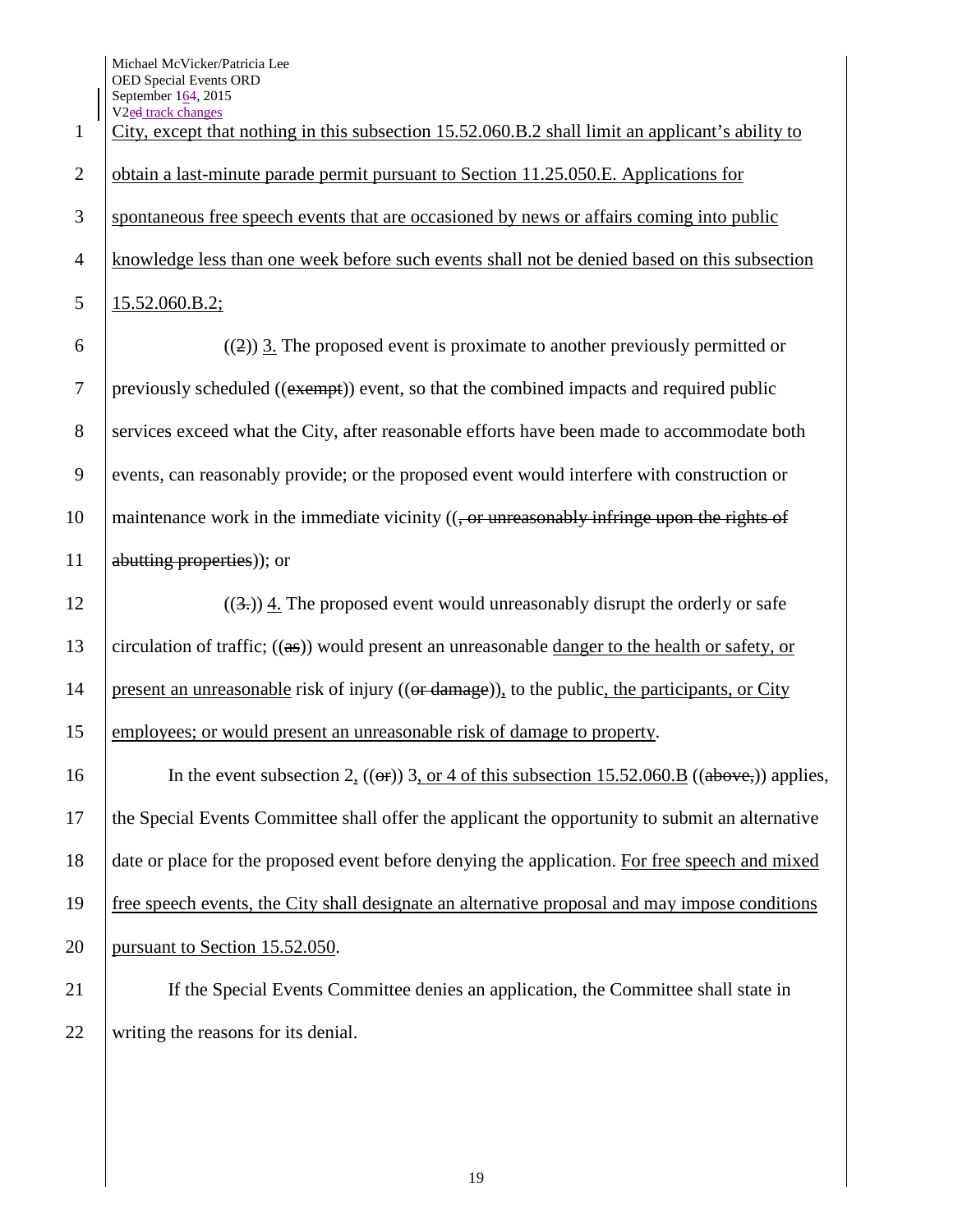| C. Revocation. The Special Events Committee may cancel or revoke a permit already                      |
|--------------------------------------------------------------------------------------------------------|
| issued upon written notice to the applicant stating the grounds for revocation if:                     |
| 1. The applicant, in the information supplied, has made misstatement of a material                     |
| fact; the applicant has failed to fulfill a term or condition of the permit in a timely manner; or the |
| check submitted by an applicant in payment of the fee for a permit has been dishonored; or             |
| 2. The applicant requests the cancellation of the permit or cancels the event; or                      |
| 3. An emergency or supervening occurrence requires the cancellation or                                 |
| termination of the event in order to protect the public health or safety.                              |
| ((The City shall refund the permit fee in the event of a revocation caused by an                       |
| emergency or supervening occurrence; the City shall refund the balance of the fee less its costs       |
| incurred if the cancellation occurs at the request of an applicant who is in compliance with this      |
| ehapter.))                                                                                             |
| D. Administrative Review. An applicant may request an administrative review of: a                      |
| Special Events Committee denial of a special events permit application, or conditions placed           |
| upon a permit that the applicant alleges are unconstitutional or will prevent the applicant from       |
| holding the proposed event. Such a review shall be conducted by an Administrative Review               |
| Committee, comprised of the Superintendent of Parks and Recreation if the event will impact a          |
| park, the Director of Seattle Center if the event will impact the Seattle Center area, the Director    |
| of Transportation, ((and)) the Fire Chief, the Chief of Police, and the Director of the Office of      |
| Economic Development, or their deputies, provided that if the deputy is a member of the Special        |
| Events Committee, then the department head shall serve on the Administrative Review                    |
| Committee. A request for an administrative review shall be made to the Special Events                  |
| Committee in writing within three $((3))$ business days after the denial or issuance of the permit     |
|                                                                                                        |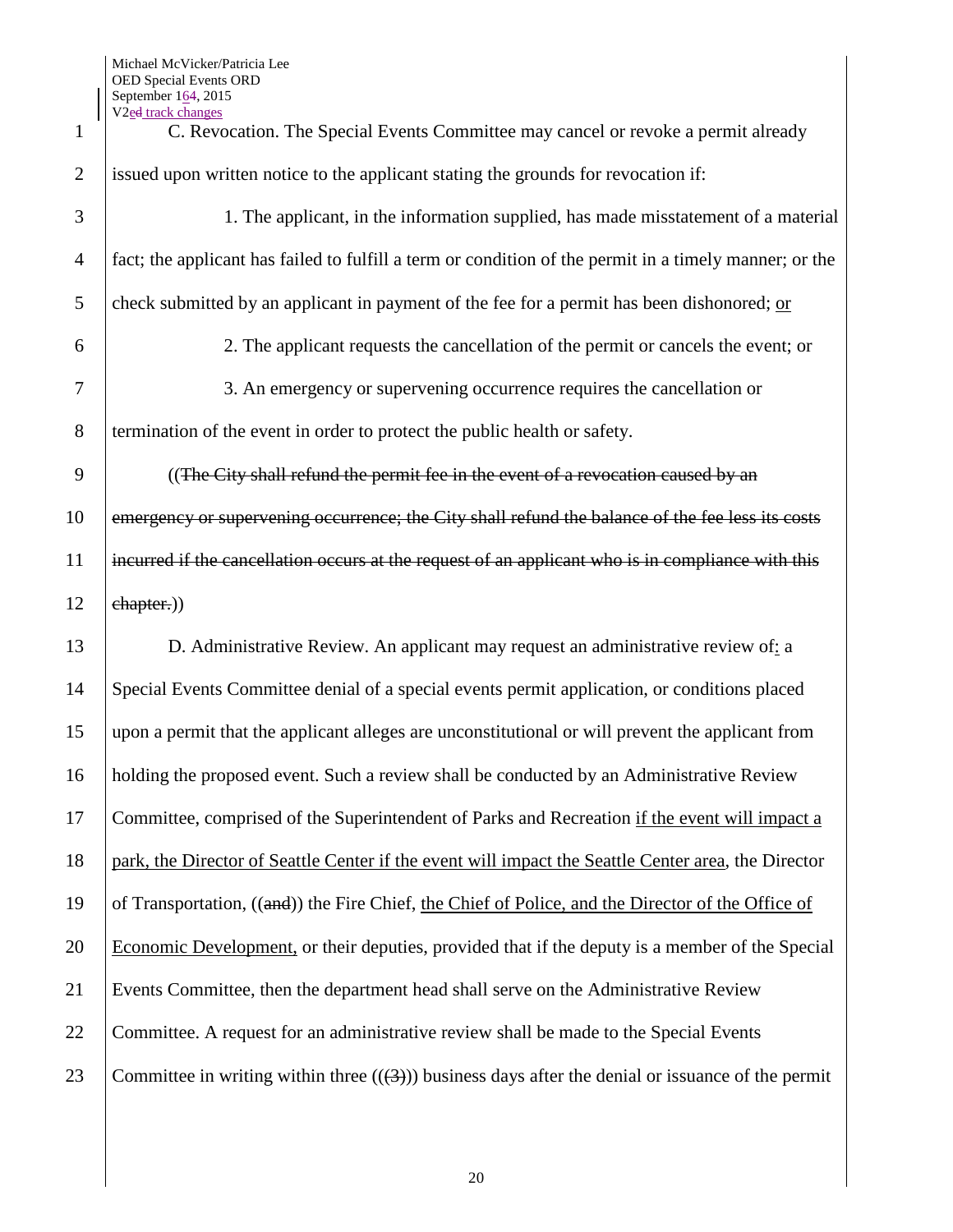1 with conditions. The Administrative Review Committee shall issue its ((decision)) review within 2 | five  $((\frac{5}{2}))$  business days of its receipt of the request for review.

3 Section 8. Section 15.52.070 of the Seattle Municipal Code, relating to special event permit fees, enacted by Ordinance 115982, is repealed as shown in Attachment A.

5 Section 9. A new Section 15.52.070 is added to the Seattle Municipal Code as follows:

## **15.52.070 Fees**

 A. Application Fee. A non-refundable application fee of \$75 shall be due upon filing of a special events permit or authorization application for all event types. The Special Events Committee shall waive the application fee for free speech events and mixed free speech events if the individual applicant qualifies as an indigent natural person as defined in Section 15.52.005. In making its determination, the Special Events Committee may require relevant information and documentation as may, in the opinion of the Special Events Chair, be reasonably necessary to verify the indigent status of the individual.

 B. Administrative Fee. For athletic events, commercial events, community events, and parade events, the administrative fee is the sum of five fee components as calculated in Exhibit A for 15.52.070 and described below in this subsection 15.52.070.B. The administrative fee for mixed free speech events shall be the lower of a) the fees as calculated in this subsection 15.52.070.B or b) the actual costs incurred by the City for planning, review, and permitting before the event; required inspections during the event; a traffic control plan; noise variation permits and reviews; business license reviews; and insurance reviews. The administrative fee 21 shall not be charged for free speech events as defined in Section 15.52.005.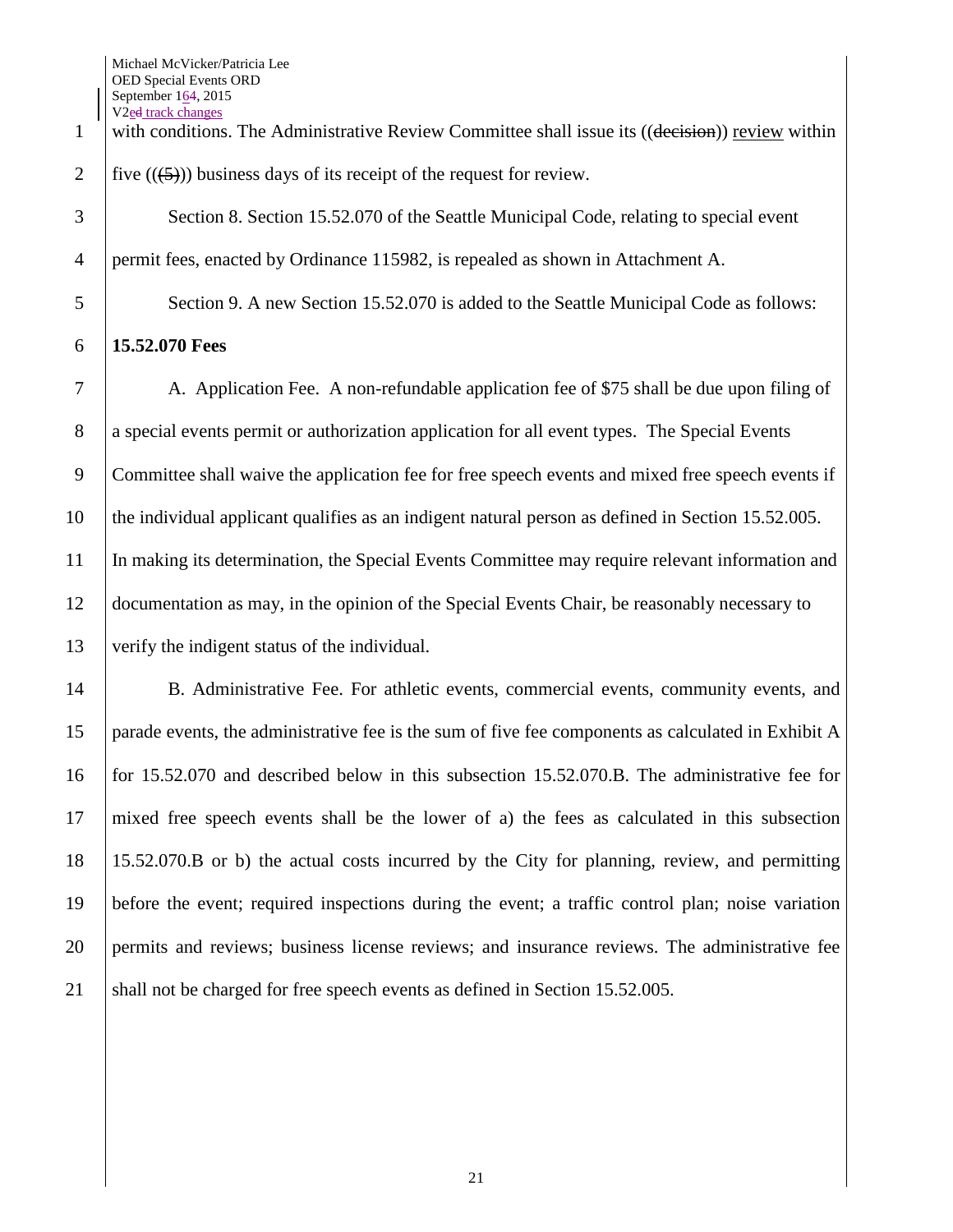1

| Column#<br>(A) Street/Bridge Use                                                                                                                                                                                  |                                                                                                                | <b>ADMINISTRATIVE FEE</b>                  |              |                                     |
|-------------------------------------------------------------------------------------------------------------------------------------------------------------------------------------------------------------------|----------------------------------------------------------------------------------------------------------------|--------------------------------------------|--------------|-------------------------------------|
|                                                                                                                                                                                                                   | 1                                                                                                              | $\overline{2}$                             | 3            | 4                                   |
|                                                                                                                                                                                                                   |                                                                                                                |                                            |              |                                     |
| <b>Unit Type</b>                                                                                                                                                                                                  | # of Street<br><b>Segments or</b><br>Units (whole<br>numbers only)                                             | # of Hours<br>Closed or<br><b>Modified</b> | Fee per Hour | Subtotal                            |
| Principal arterials                                                                                                                                                                                               |                                                                                                                |                                            | \$<br>23     | Column 1x2x3                        |
| Minor arterials                                                                                                                                                                                                   |                                                                                                                |                                            | \$<br>18     | Column 1x2x3                        |
| Collector arterials                                                                                                                                                                                               |                                                                                                                |                                            | \$<br>12     | Column 1x2x3                        |
| <b>Access streets</b>                                                                                                                                                                                             |                                                                                                                |                                            | \$<br>8      | Column 1x2x3                        |
| Highway/freeway ramps                                                                                                                                                                                             |                                                                                                                |                                            | \$<br>30     | Column 1x2x3                        |
| <b>Bridges</b>                                                                                                                                                                                                    |                                                                                                                |                                            | \$<br>300    | Column 1x2x3                        |
|                                                                                                                                                                                                                   |                                                                                                                |                                            |              | (A) Sum of Column 4                 |
| (B) Arterials Intersected                                                                                                                                                                                         |                                                                                                                |                                            |              |                                     |
|                                                                                                                                                                                                                   | # of Intersected                                                                                               | # of Hours<br>Closed or                    |              |                                     |
| <b>Intersection Type</b>                                                                                                                                                                                          | <b>Arterials</b>                                                                                               | <b>Modified</b>                            | Fee per Hour | <b>Subtotal</b>                     |
| Principal arterials                                                                                                                                                                                               |                                                                                                                |                                            | \$<br>23     | Column 1x2x3                        |
| Minor arterials                                                                                                                                                                                                   |                                                                                                                |                                            | \$<br>18     | Column 1x2x3                        |
| <b>Collector arterials</b>                                                                                                                                                                                        |                                                                                                                |                                            | \$<br>12     | Column 1x2x3<br>(B) Sum of Column 4 |
| A 25% discount applies to fees for (A) and (B) if the event is a repeat event taking place in the same<br>general time, place, and manner as the previous year's event. If an event closes or modifies any public | place, the minimum total fee for $(A) + (B) - (C)$ is \$200. For any event utilizing Seattle Police Department |                                            |              |                                     |
|                                                                                                                                                                                                                   |                                                                                                                |                                            |              |                                     |
| Harbor Patrol, the minimum fee for $(A) + (B) - (C)$ is \$600.                                                                                                                                                    |                                                                                                                |                                            |              |                                     |
|                                                                                                                                                                                                                   |                                                                                                                |                                            |              | $(C) = (A+B) \times (25%)$          |
| (D) Alcohol Area Fee                                                                                                                                                                                              |                                                                                                                |                                            |              |                                     |
|                                                                                                                                                                                                                   | Column #                                                                                                       | 1                                          | 2.           | 3                                   |
|                                                                                                                                                                                                                   |                                                                                                                | # Alcohol Areas                            | Fee per Area | Subtotal                            |
|                                                                                                                                                                                                                   |                                                                                                                |                                            | \$<br>200    | (D) Column 1x2                      |
| (E) Vendor Fee                                                                                                                                                                                                    |                                                                                                                |                                            |              |                                     |
|                                                                                                                                                                                                                   |                                                                                                                |                                            |              |                                     |
|                                                                                                                                                                                                                   |                                                                                                                | # Sales Vendors Fee per Vendor             |              | Subtotal                            |
|                                                                                                                                                                                                                   |                                                                                                                |                                            | \$<br>20     | (E) Column 1x2                      |

3 SDOT Planned Arterial Classifications Map, which reflects the legal street classification as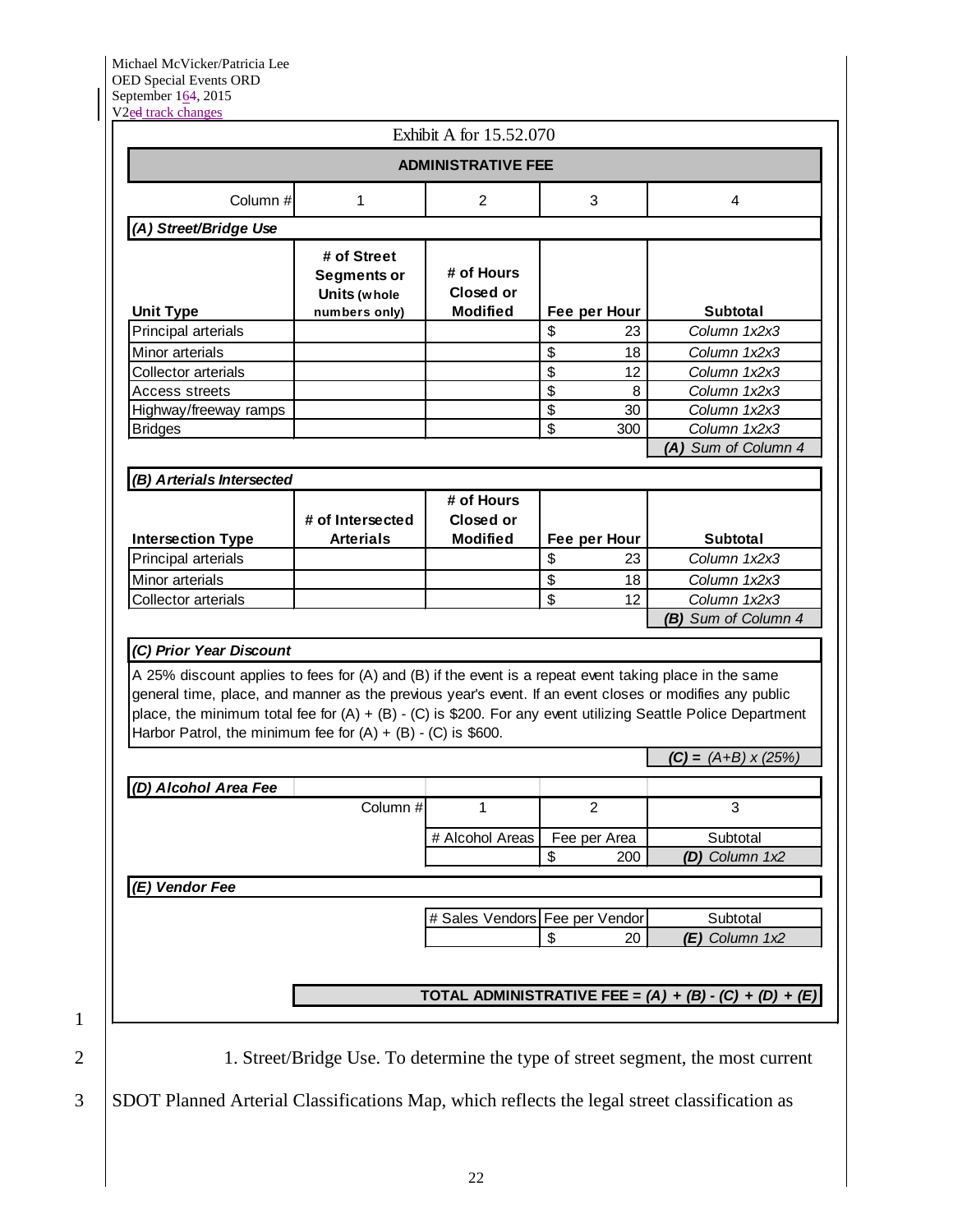V2ed track changes described in Section 15.60.015, shall be used. In calculating this fee component, the following 2 shall be reflected: a. Street segments in the downtown core are counted as principal arterials regardless of the actual street classification.  $5 \mid$  b. The fee per hour is charged, rounded up to the nearest  $\frac{1}{2}$  hour, based on the amount of time the street is planned to be closed or modified to traffic. c. Hours between the time of 12 a.m. and 6 a.m. are not included in the 8 count if the event is 30 hours or longer. 2. Arterials Intersected. This component of the fee is calculated by multiplying the 10 number of additional arterial intersections closed or modified by the number of hours it is closed or modified to traffic and/or the general public by the applicable fee per hour. To determine the type of arterial intersected, the most current SDOT Planned Arterial Classifications Map, which reflects the legal street classification as described in Section 15.60.015, shall be used. In calculating this fee component: 15 a. Those items identified in subsections 1.a, 1.b, and 1.c of this subsection 15.52.070.B shall be taken into account. 17 b. Intersections shall only be counted if the closed or occupied streets will block a full arterial intersection; if half the intersected street is an arterial and the other half is an access street, it is not included in the count. **c.** If the closed street intersects a street with one type of arterial on one 21 side and a different type of arterial on the other side, the lower level arterial is utilized for the 22 count.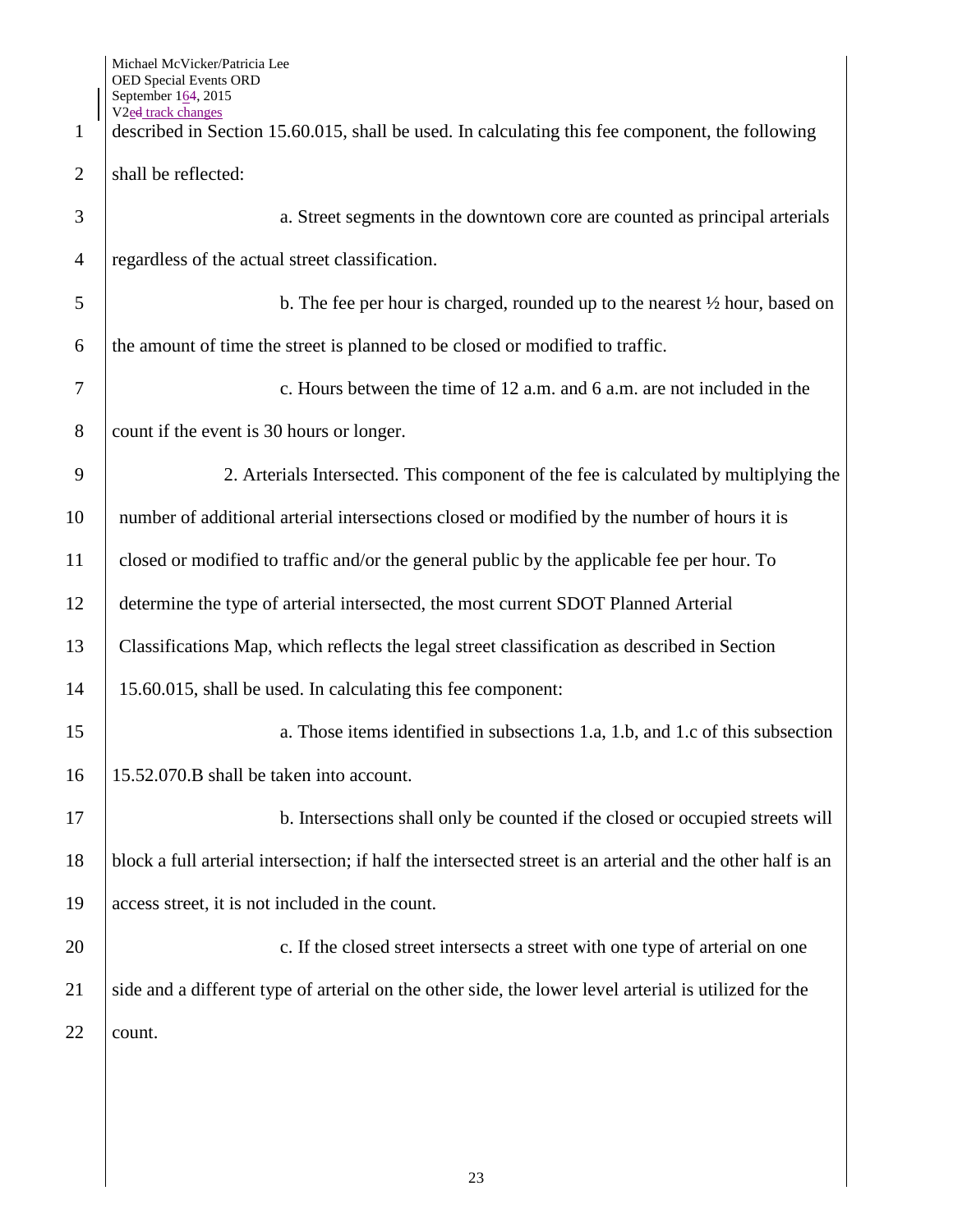1 d. An arterial is considered intersected if normal traffic operations and 2 conditions cannot be executed. An intersection that continues to allow traffic and transit to flow 3 but requires them to wait longer than would be typically expected is included in the count.

 3. Prior Year Discount. If the event is a repeat event taking place in the same general time, place, and manner as the most recent event, which must have taken place at least  $\overline{6}$  once within the previous two calendar years, the prior year discount applies. A discount of 25 percent is applied to the total components of subsections 1 and 2 of this subsection 15.52.070.B.

8 4. Alcohol Area Fee. For events that will include alcohol sales to the general 9 | public or event attendees as permitted by the Washington Liquor and Cannabis Board, a  $\frac{$200}{2}$  fee 10 per alcohol service area applies to those alcohol areas in a park, other City-owned property, 11 excluding the Seattle Center area, or public place. The fee is \$200 for the first alcohol area and 12 | \$100 for each additional alcohol area.

13 13 5. Vendor Fee. For events providing or renting space to vendors selling or promoting products or services, a fee of \$20 per vendor applies. The fee only applies to vendors selling or promoting a commercial product or commercial service in a park, other City-owned property excluding the Seattle Center area, or public place. Vendors engaged solely in expressive activity such as leafletting, pamphleting or solicitation, or who are engaged in the sale of goods that are inextricably intertwined with statements carrying a religious, political, philosophical, or ideological message are not included. Other vendors with non-sales-related or non-commercial-20 | related actions are not included.

21 C. Police Department Fee. For athletic events and commercial events, the police 22 department fee applies and is calculated by multiplying the number of officers required to safely 23 manage vehicle or waterway traffic and a reasonable number of officers within the event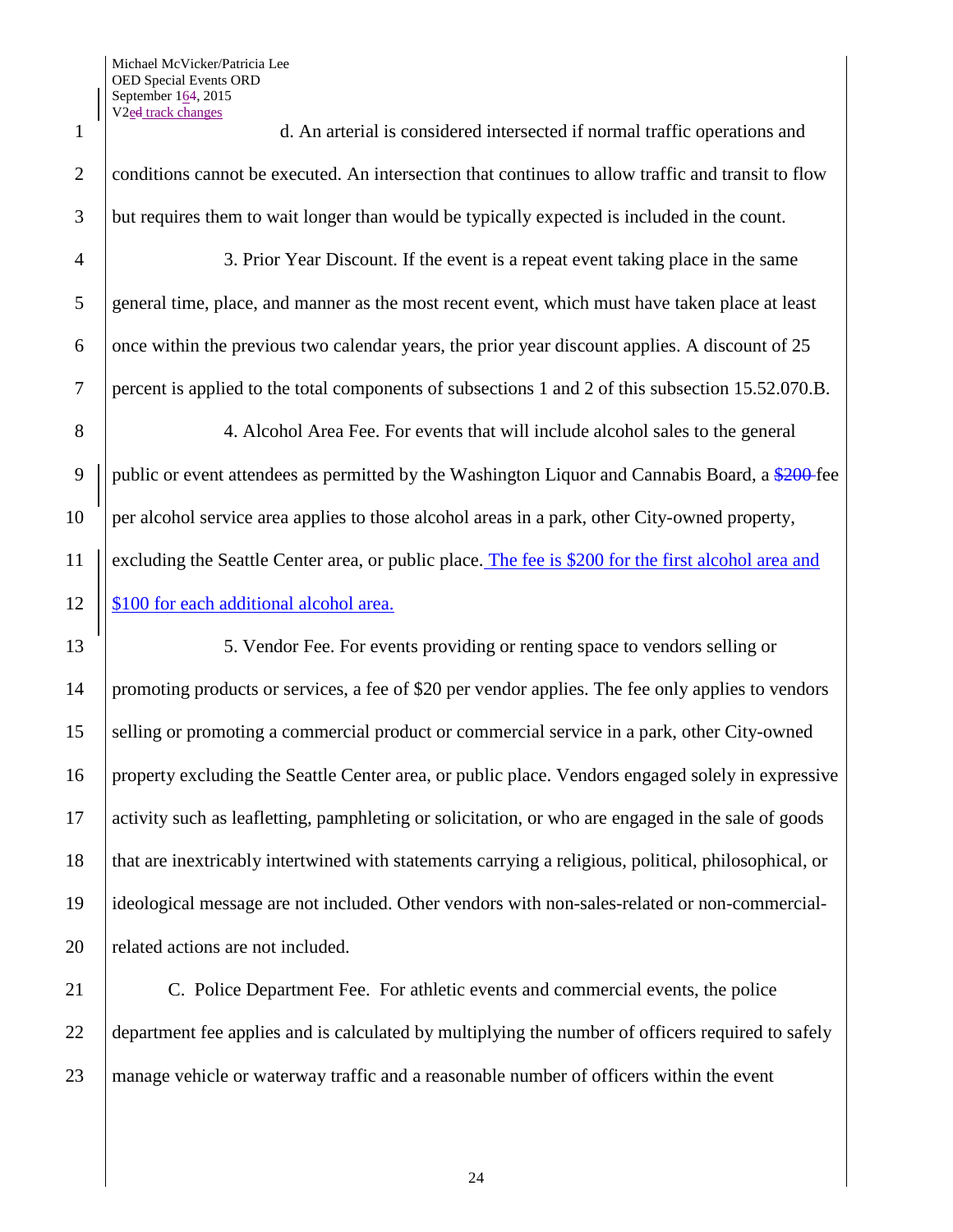Michael McVicker/Patricia Lee OED Special Events ORD September 164, 2015 V2ed track changes

 footprint to ensure safety and security by the number of hours per officer by a rate of \$67 per 2 officer per hour as calculated in Exhibit B for 15.52.070. The number of hours per officer are rounded up to the nearest half hour. A two hour minimum per officer applies. Any officers paid for by the organizer through agreements with Parks, the Seattle Center, or other agreements with || the Seattle Police Department, are separate and not included as part of this fee. For 2016 events,  $\parallel$  if the same event took place in 2015, the police department fee is discounted by 50 percent. For **S** other 2016 events, the full police department fee applies. For 2017 and later, the full police 8 department fee applies to all applicable events. Police department fees shall not be charged for community events, parade events, free speech events, or mixed free speech events as defined in Section 15.52.005.

| Exhibit B for 15.52.070                      |            |              |           |                                         |  |
|----------------------------------------------|------------|--------------|-----------|-----------------------------------------|--|
| <b>POLICE DEPARTMENT FEE (if applicable)</b> |            |              |           |                                         |  |
| Column #                                     |            |              |           |                                         |  |
|                                              | # officers | # hours each | Rate/Hour | Total                                   |  |
|                                              |            |              | 67        | $\textsf{Fee} = \textsf{Column } 1x2x3$ |  |

 D. Citywide Event Fee. The citywide event fee is applicable only to citywide events as defined in Section 15.52.005. The chair of the Special Events Committee, in consultation with the Special Events Committee and Seattle Police Department, is hereby authorized to negotiate and finalize an agreement with organizers of citywide events concerning services, resources, fees, and safety and security. The agreement must be supported by the Chief of Police representative on the Special Events Committee and a majority vote of the Special Events Committee. The citywide event fee must delineate an amount for the administrative fee and the police department fee.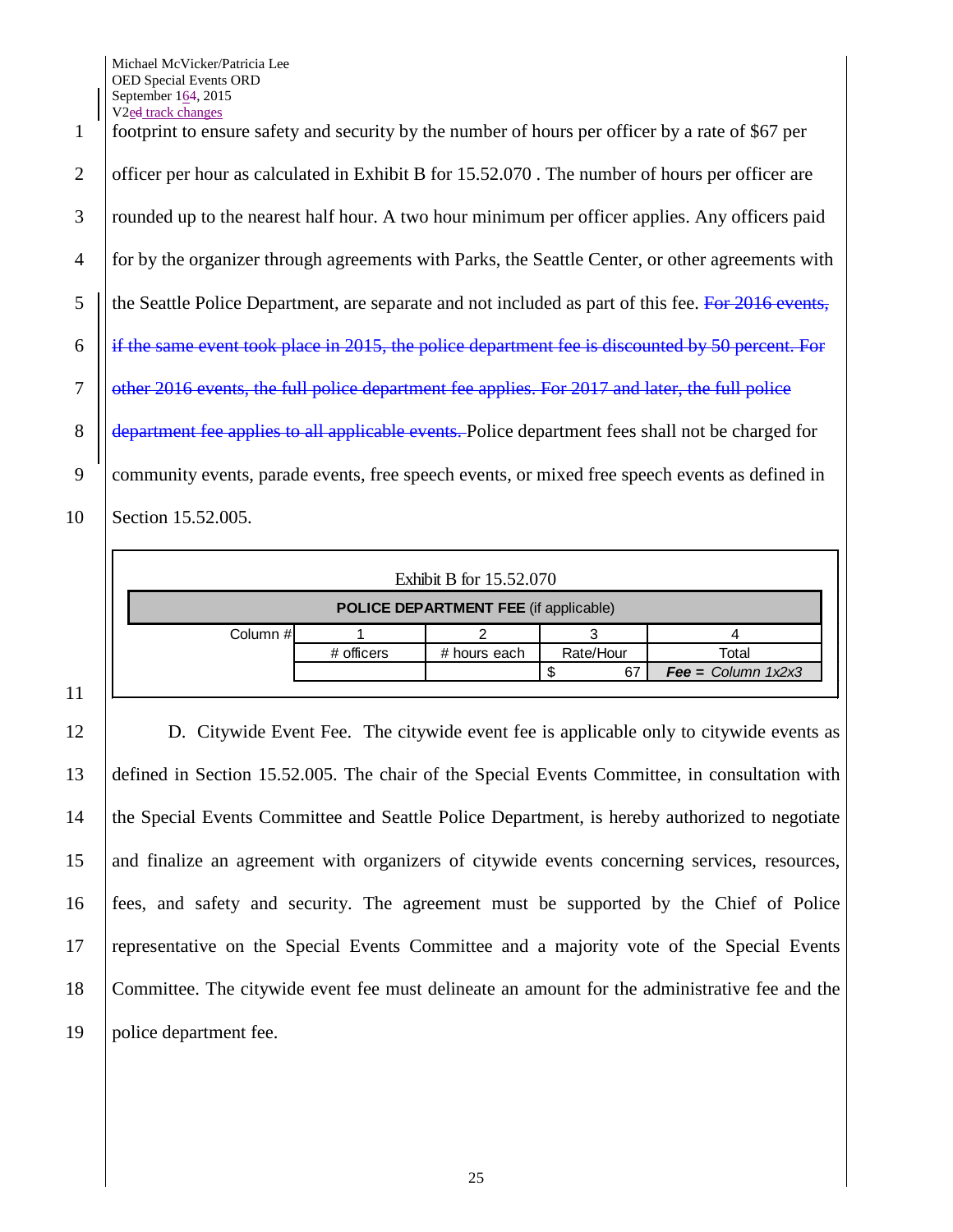Michael McVicker/Patricia Lee OED Special Events ORD September 164, 2015 V2ed track changes

 E. Late Fees. If late fees are required as determined in subsection 15.52.060.A, the application fee shall be \$150 and the administrative fee shall be 120 percent of the administrative fee calculated as if the event's application were submitted on time.

 F. Other Fees. Other costs and fees, to be paid in addition to the fees under this Section 15.52.070, include, but are not limited to: Seattle Parks fees (including vendor fees for vendors in parks); Seattle Center fees; utilized emergency management services; Seattle Fire Department and/or Fire Marshal inspection fees; parking meter loss revenue; business licensing fees; penalties; noise variance fees; and post-event cleanup.

 G. Fee Adjustments. The hourly rates described in subsections 1 and 2 of subsection 15.52.070.B shall be revised by the Special Events Committee annually based on changes in the purchasing power of the dollar during the preceding year shown by the Consumer Price Index for Urban Wage Earners and Clerical Workers for Seattle-Tacoma-Bremerton, WA, First Six Months, published in or about August of each year by the U.S. Department of Labor Bureau of Labor Statistics. The first adjustment shall apply in 2018. Adjustments shall use 2017 as the base year but fee components shall not increase by more than ten percent from one year to the next. The Special Events Committee may determine whether to adjust the application fee, vendor fee, 17 | alcohol area fee, or police department fee, but it may only do so once per year in conjunction 18 | with the administrative fee adjustment and shall not increase by more than ten percent from one 19 | year to the next. Without including any phase-in discount, when the police department fee is 20 established for an event for the first time, if an event is a repeat event taking place in the same general time, place, and manner as it did in the previous year, and no documented issues during 22 | previous years' events would demand the need for additional officer support, the police 23 department fee for an event shall not increase by more than ten percent from the previous year.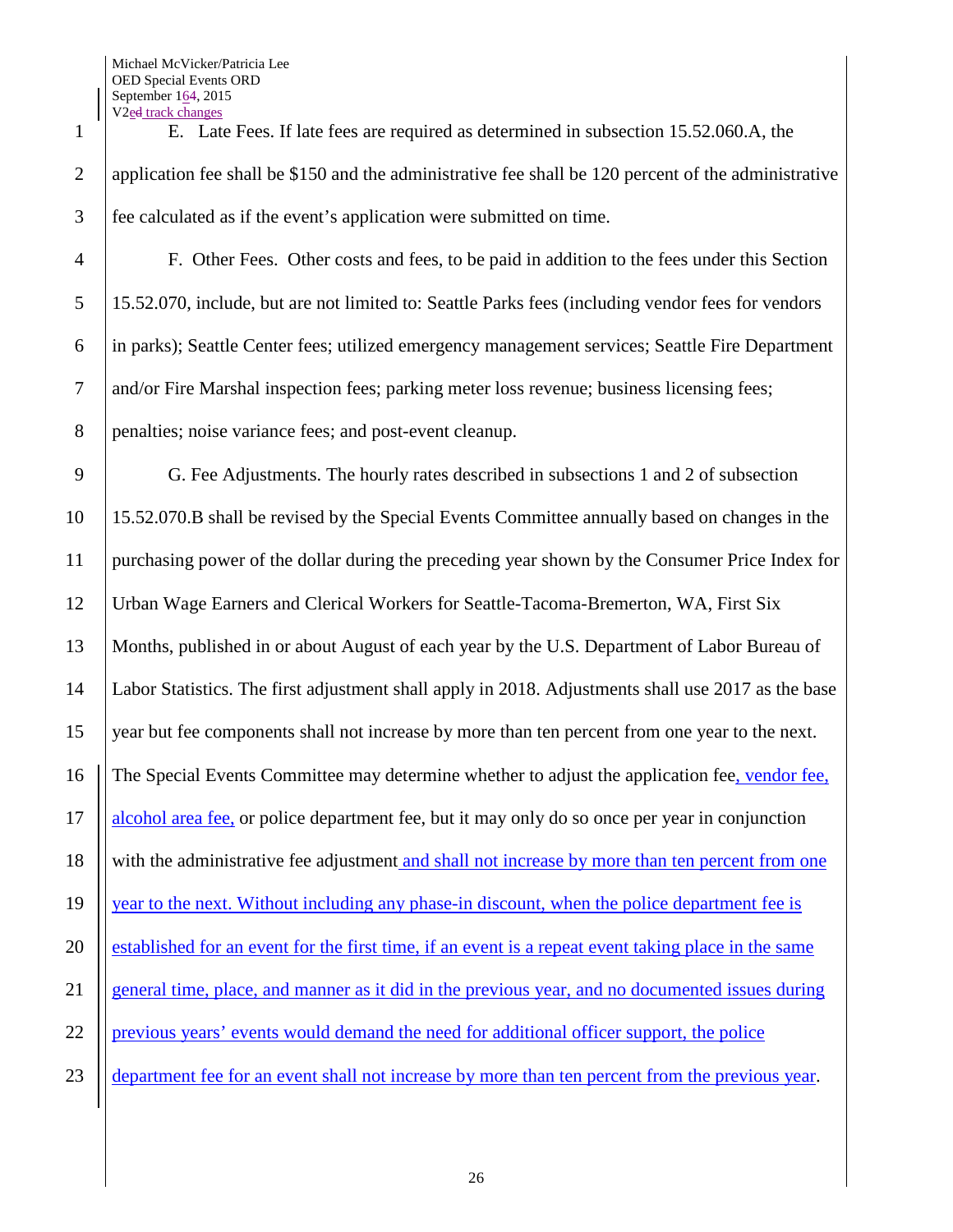| $\mathbf{1}$   | V <sub>2e</sub> d track changes<br>H. When Payable. A fee deposit in the entire amount of the administrative fee and police |
|----------------|-----------------------------------------------------------------------------------------------------------------------------|
| $\overline{2}$ | department fee, as applicable, is due and payable 30 days before the first date of the event unless                         |
| 3              | the Special Events Committee authorized an alternate arrangement. In no circumstance shall the                              |
| 4              | permit be issued without previous deposit of the entire fee. All payments shall be deposited into                           |
| 5              | the City Treasury to the credit of the Treasurer's Clearing Fund; and once the event is complete,                           |
| 6              | the amount due to the City shall be transferred to the General Fund Special Event Revenue                                   |
| $\tau$         | Account.                                                                                                                    |
| 8              | I. Refunds                                                                                                                  |
| 9              | 1. The event organizer may apply for a refund to the Special Events Committee                                               |
| 10             | within 30 days after the original event start date.                                                                         |
| 11             | 2. The application fee is non-refundable.                                                                                   |
| 12             | 3. If the permit has not been issued, the total fee deposit may be refunded at 100                                          |
| 13             | percent.                                                                                                                    |
| 14             | 4. If the permit was issued and fee deposit made but the event is cancelled by the                                          |
| 15             | Special Events Committee for a reason outside of the event organizer's control, the total fee                               |
| 16             | deposit may be refunded at 100 percent.                                                                                     |
| 17             | 5. If the permit was issued and fee deposit made but the event is cancelled by the                                          |
| 18             | event organizer at least three business days before the event start date, the administrative fee may                        |
| 19             | be refunded at 50 percent and the police department fee may be refunded at 100 percent.                                     |
| 20             | 6. If the permit was issued and fee deposit made but the event is cancelled by the                                          |
| 21             | event organizer during the three business days before the event start date, the administrative fee                          |
| 22             | shall not be refunded and the police department fee may be refunded at 90 percent.                                          |
|                |                                                                                                                             |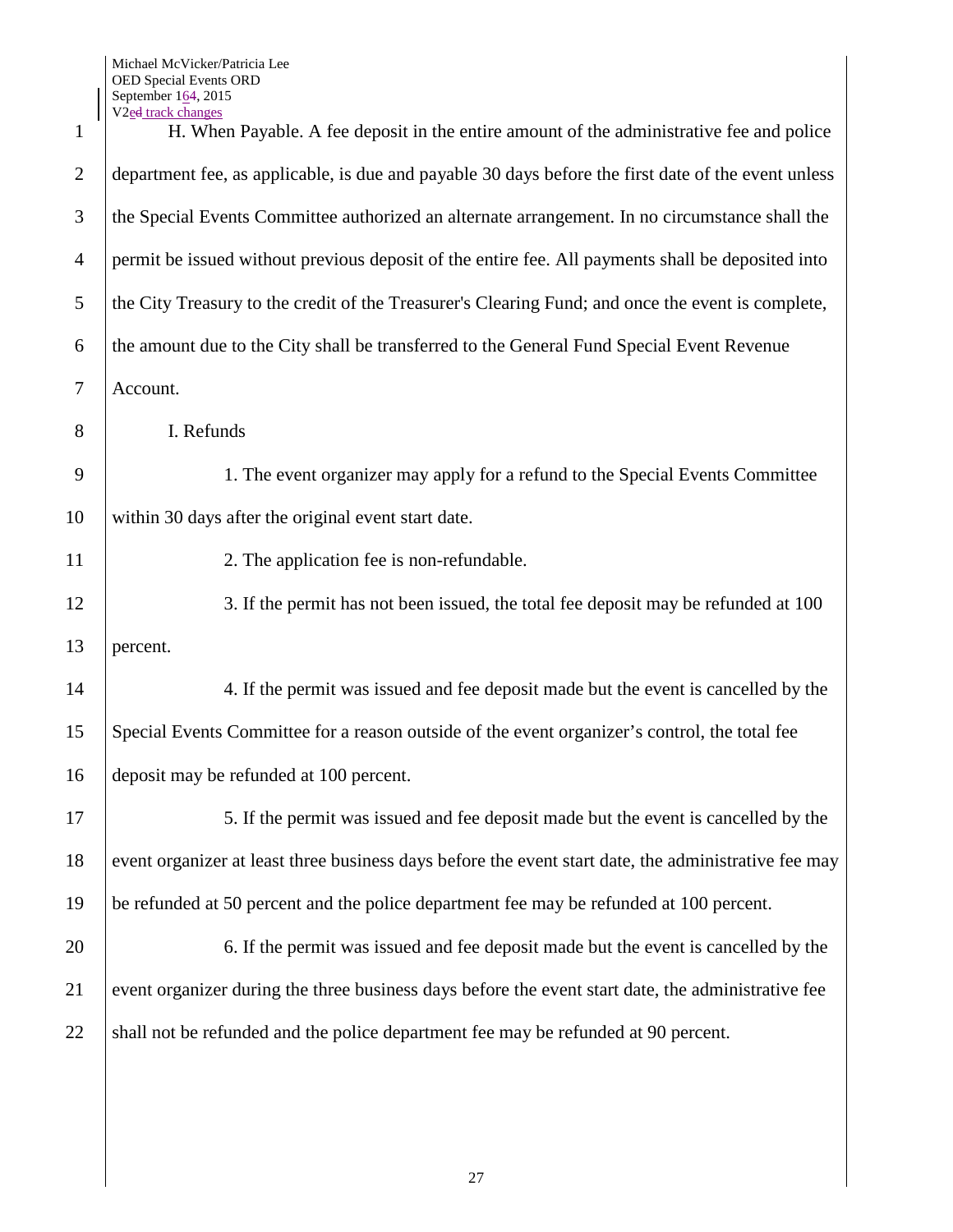| 1              | V <sub>2</sub> ed track changes<br>7. If the amount of police officers and police officer hours paid for by the event |
|----------------|-----------------------------------------------------------------------------------------------------------------------|
| $\overline{2}$ | organizer through the police department fee is greater than the number of police officers and                         |
| 3              | police officer hours provided by the Seattle Police Department at the event, the fee amount                           |
| $\overline{4}$ | overpaid by the event organizer shall be refunded at 100 percent.                                                     |
| 5              | 8. If the actual costs for a mixed free speech event are less than the amount paid                                    |
| 6              | by the applicant, the applicant shall be refunded the excess paid.                                                    |
| $\tau$         | J. Phase-In Discount. If a 2016 event will be conducted in the same general time, place,                              |
| 8              | and manner as the 2015 event but would realize a total special events fee increase from 2015 to                       |
| 9              | 2016 if calculated in full as a result of these fee increases, then the total 2016 special events fee,                |
| 10             | comprised of the administrative fee and police department fee (if applicable), shall be                               |
| 11             | discounted. -The discounted special events fee for 2016 shall be equal to: the event's 2015                           |
| 12             | special events fee plus 50 percent of the total special events fee increase from 2015 to 2016. The                    |
| 13             | phase-in discount applies to all special event types except citywide events. -The discount applies                    |
| 14             | to 2016 events only. For 2017 and later, the full special events fee applies to all events.                           |
| 15             | Section 10. Section 15.52.080 of the Seattle Municipal Code, enacted by Ordinance                                     |
| 16             | 115982, is amended as follows:                                                                                        |
| 17             | 15.52.080 Exemptions from fees $((.)$                                                                                 |
| 18             | ((No fee shall be imposed when prohibited by the First and Fourteenth Amendments to the                               |
| 19             | United States Constitution, or Article I, Section 3, 4, 5, or 11 of the Washington Constitution.                      |
| 20             | Political or religious activity intended primarily for the communication or expression of ideas                       |
| 21             | shall be presumed to be a constitutionally protected event. Factors that may be considered in                         |
| 22             | evaluating whether or not the fee applies include the nature of the event; the extent of                              |
| 23             | commercial activity, such as the sales of food, goods, and services; product advertising or                           |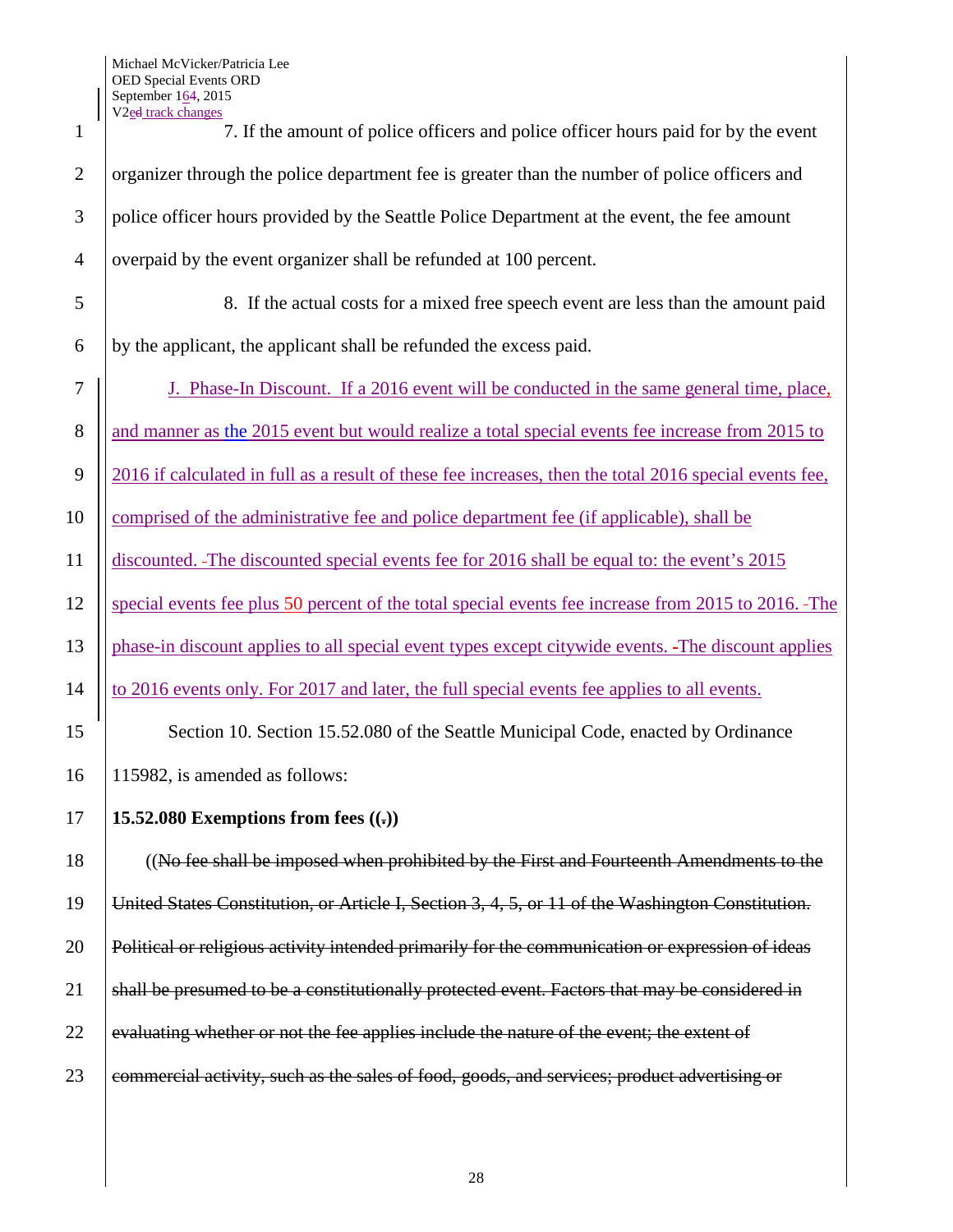|                | V <sub>2ed track changes</sub>                                                                       |
|----------------|------------------------------------------------------------------------------------------------------|
| 1              | promotion, or other business participation in the event; the use or application of any funds raised; |
| $\overline{2}$ | if part of an annual tradition or a series, previous events in the sequence; and the public          |
| 3              | perception of the event.                                                                             |
| 4              | No fee shall apply to a block party with an anticipated attendance of three hundred (300)            |
| 5              | people or fewer that closes off a residential street segment no more than one (1) block in length,   |
| 6              | a sidewalk or alley abutting a park, or an unopened right of way for eight (8) hours or less during  |
| 7              | daylight hours, and does not need police service for crowd control.)                                 |
| 8              | No fee shall be imposed under this ((chapter)) Chapter 15.52 on events that are authorized           |
| 9              | by a special ordinance ((which)) that sets out fees or charges for that particular event.            |
| 10             | Section 11. Section 15.52.090 of the Seattle Municipal Code, enacted by Ordinance                    |
| 11             | 115982, is amended as follows:                                                                       |
| 12             | 15.52.090 Exclusions $((.)$                                                                          |
| 13             | This ((chapter excludes events at)) Chapter 15.52 does not apply to:                                 |
| 14             | a. Events occurring solely in the Seattle Center area; or                                            |
| 15             | b. Events occurring solely in stadiums or other venues managed by Transportation                     |
| 16             | Management Plans that are submitted separately to the City, including, but not limited to, events    |
| 17             | at Century Link Field and Event Center, Husky Stadium, Key Arena, and Safeco Field; or               |
| 18             | c. ((events of or)) Events under the authority of the United States; or                              |
| 19             | d. ((and/or use of streets or)) Events using parks or public places as a result of or                |
| 20             | preparation for a fire, earthquake, or other disaster, or practices or exercises for disaster        |
| 21             | management.                                                                                          |
| 22             |                                                                                                      |
| 23             | Section 12. A new Section 15.52.100 is added to the Seattle Municipal Code as follows:               |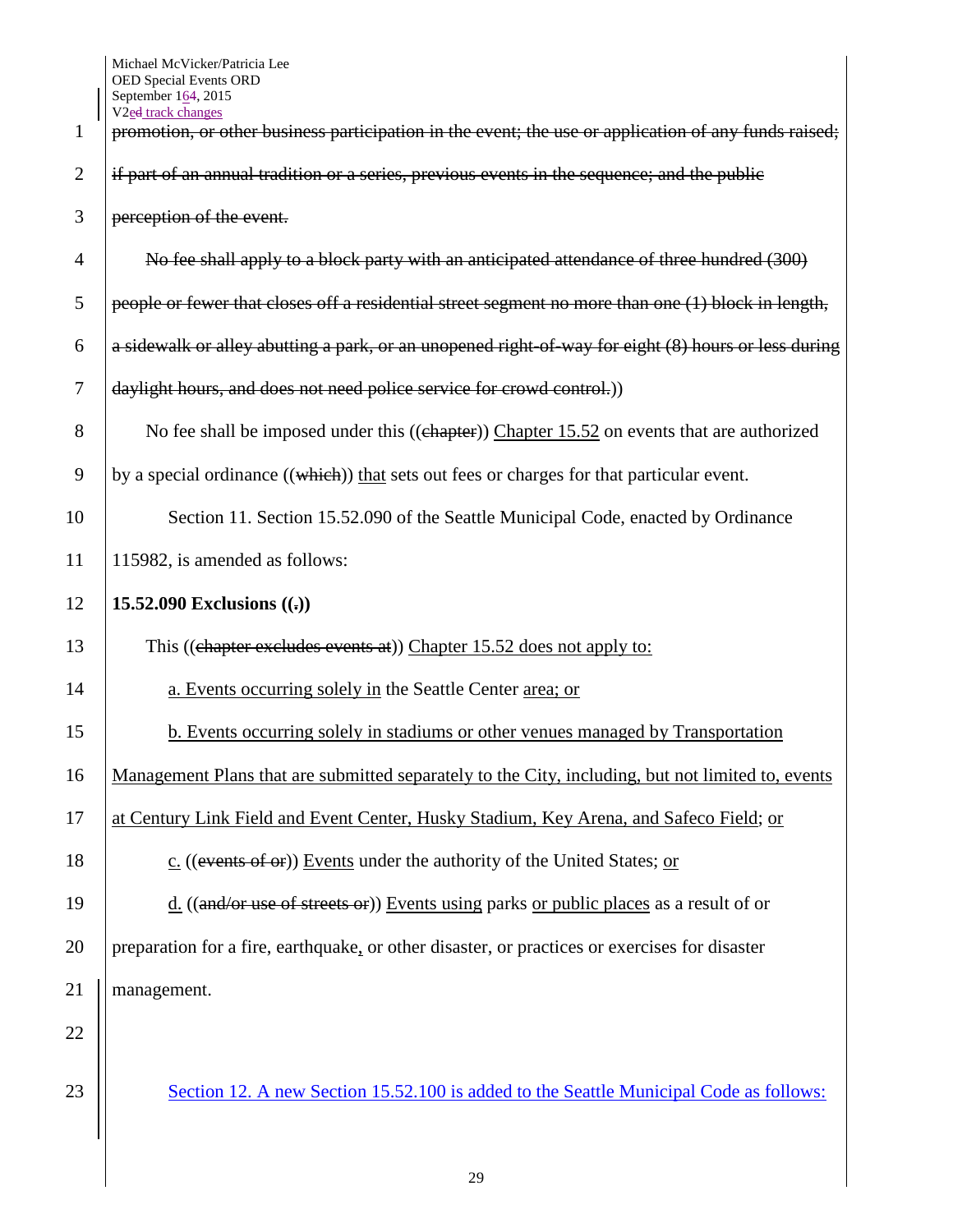Michael McVicker/Patricia Lee OED Special Events ORD September 164, 2015 V<sub>2</sub>ed track changes

## **15.52.100 Audit requested**

| $\overline{c}$ | The City Council requests the Seattle City Auditor to audit the Seattle Police                       |
|----------------|------------------------------------------------------------------------------------------------------|
| 3              | Department's process for staffing special events. This audit should include the planning,            |
| $\overline{4}$ | authorization, staffing levels, attendance, and payment of officers for permitted special events     |
| 5              | under Chapter 15.52. The City Council requests that the first audit take place in the first quarter  |
| 6              | of 2016 and cover special events staffing for 2010 through 2015. The City Budget Office shall        |
| $\overline{7}$ | utilize the audit's results and recommendations to perform subsequent annual reviews to take         |
| 8              | place in the first quarter of each year and cover special events staffing for the previous year. The |
| 9              | final review will take place in 2020 unless City Council directs otherwise.                          |
| 10<br>11       | The City Council requests the Seattle City Auditor to audit the Seattle Police                       |
| 12             | Department's process for staffing special events. This audit should include the planning,            |
| 13             | authorization, staffing levels, attendance, and payment of officers for permitted special events     |
| 14             | under The City Council requests that the first audit take place in the first quarter of 2016 and     |
| 15             | cover special events staffing for 2010 through 2015, with subsequent annual audits to take place     |
| 16             | in the first quarter of each year and cover special events staffing for the previous year.           |
|                |                                                                                                      |